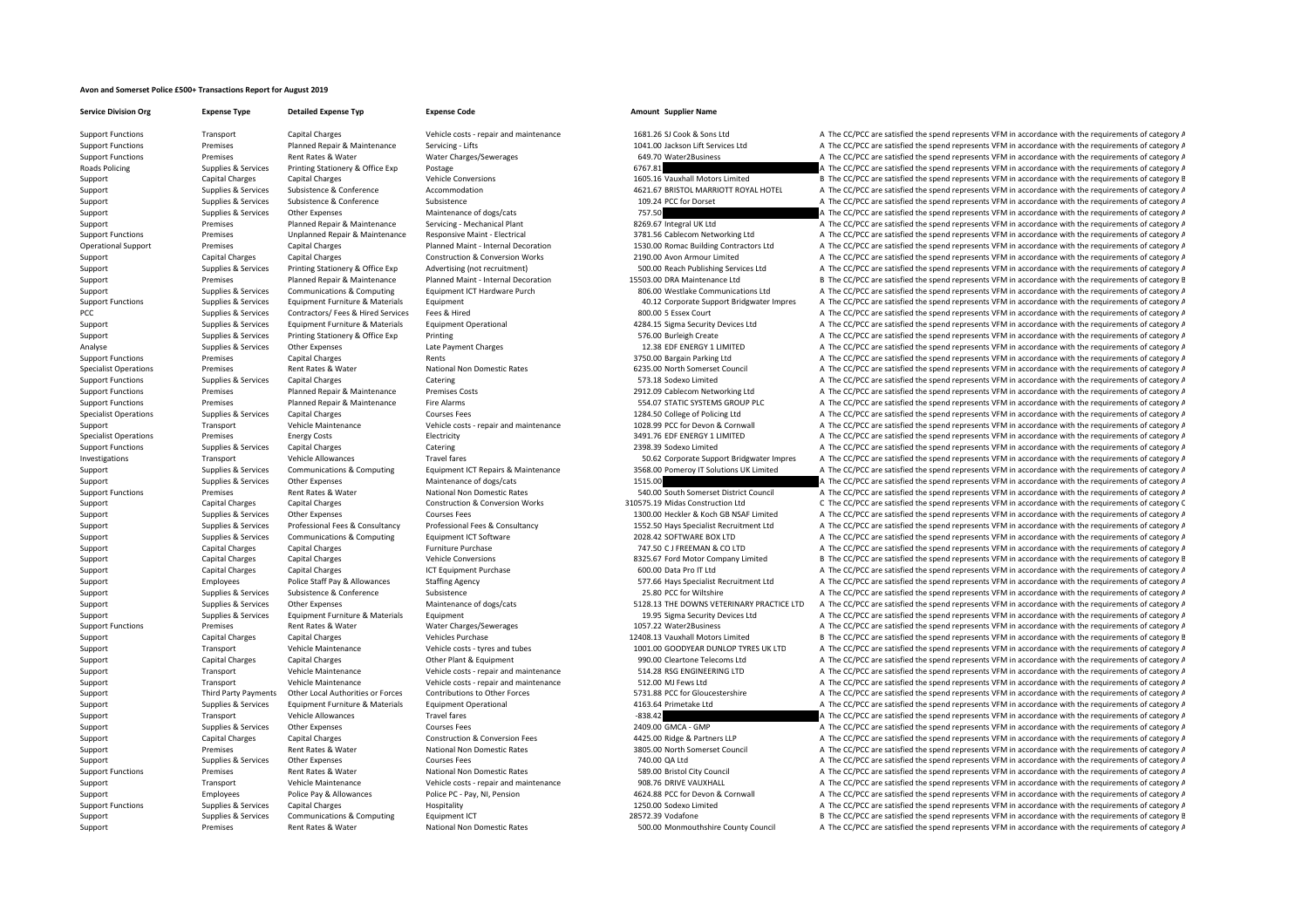Operational Support Supplies & Services Capital Charges Vet Fees & Supplies Vet Fees & Supplies 1570.98 B & W Equine Group Ltd A The CC/PCC are satisfied the spend represents VFM in accordance with the requirements of cate Support Functions Premises Premises Rent Rates & Water National Non Domestic Rates 27468.00 Bristol City Council B The CC/PCC are satisfied the spend represents VFM in accordance with the requirements of category B The COL Support Capital Charges Capital Charges Capital Charges Vehicles Purchase Vehicles Purchase 12408.16 Vauxhall Motors Limited B The CC/PCC are satisfied the spend represents VFM in accordance with the requirements of catego Support Functions Supplies Fees & Services Feed a Hired Services A The CC/PCC are satisfied the spend represents VFM in accordance with the requirements of category A Support Functions Supplies & Services Capital Charges Equipment ICT Software Equipment ICT Software 2043.84 ASSA ABLOY Ltd T/A Traka A The CC/PCC are satisfied the spend represents VFM in accordance with the requirements o Support Functions Premises Planned Repair & Maintenance Servicing - Lifts 1041.00 Jackson Lift Services Ltd A The CC/PCC are satisfied the spend represents VFM in accordance with the requirements of category A Support Transport Vehicle Workshops/Maintenance Vehicle Workshop 3675.00 Calibration & Consultancy Services A The CC/PCC are satisfied the spend represents VFM in accordance with the requirements of category A Support Support Supplies & Services Equipment Furniture & Materials Equipment Equipment Burnicular States and a The CC/PCC are satisfied the spend represents VFM in accordance with the requirements of category A The Cript Support Functions Premises Rent Rates & Water National Non Domestic Rates 1485.00 Sedgemoor District Council A The CC/PCC are satisfied the spend represents VFM in accordance with the requirements of category A Support Supplies & Services Communications & Computing Equipment ICT 304.69 A The CC/PCC are satisfied the spend represents VFM in accordance with the requirements of category A Analyse Supplies & Services Other Expenses Late Payment Charges Late Payment Charges A The CONCENT LIMITED A The CC/PCC are satisfied the spend represents VFM in accordance with the requirements of category A The Criterian Other Expenses Dogs - Kennel Purchase & Maint 653.76 The Pet Studio A The CC/PCC are satisfied the spend represents VFM in accordance with the requirements of category A Support Capital Charges Capital Charges Vehicles Purchase Vehicles Purchase 17499.37 Ford Motor Company Limited B The CC/PCC are satisfied the spend represents VFM in accordance with the requirements of category B Support Support Support Support Support Support Support Support Support Support Support Support Support Support Support Support Support Support Support Support Support Support Support Support Support Support Support Support Suppor Support Transport Vehicle Maintenance Vehicle costs - tyres and tubes 1873.00 GOODYEAR DUNLOP TYRES UK LTD A The CC/PCC are satisfied the spend represents VFM in accordance with the requirements of category A Roads Policing Supplies A Services Printing Stationery & Office Exp Postage Printing Stationery A The CC/PCC are satisfied the spend represents VFM in accordance with the requirements of category A Supplies & Services Capi A The CC/PCC are satisfied the spend represents VFM in accordance with the requirements of category A Investigations Supplies & Services Capital Charges Courses Fees Courses Fees 1577.00 College of Policing Ltd A The CC/PCC are satisfied the spend represents VFM in accordance with the requirements of category A Support Employees Indirect Employee Expenses Advertising for Staff 1985.25 Hays Specialist Recruitment Ltd A The CC/PCC are satisfied the spend represents VFM in accordance with the requirements of category A Support Functions Premises Capital Charges Capital Charges Cleaning Charges Cleaning Charges 21756.75 Sodexo Limited B The CC/PCC are satisfied the spend represents VFM in accordance with the requirements of category B Support Employees Police Pay & Allowances Police PC - Pay, NI, Pension 4624.88 PCC for Devon & Cornwall A The CC/PCC are satisfied the spend represents VFM in accordance with the requirements of category A The Corner and t A The CC/PCC are satisfied the spend represents VFM in accordance with the requirements of category A Support Functions Supplies & Services Capital Charges A Thanges Equipment ICT Software Ltd 2835.00 Cohort Software Ltd A The CC/PCC are satisfied the spend represents VFM in accordance with the requirements of category A Investigations Supplies & Services Subsistence & Conference Conference & Meeting Expenses 322.15 Government Events A The CC/PCC are satisfied the spend represents VFM in accordance with the requirements of category A Support Supplies & Services Contractors/ Fees & Hired Services Fees & Hired Services Fees & Hired 3900.00 Cue Media Limited A The CC/PCC are satisfied the spend represents VFM in accordance with the requirements of categor Support Supplies & Services Communications & Computing Equipment ICT Hardware Purch 1311.00 Data Pro IT Ltd A The CC/PCC are satisfied the spend represents VFM in accordance with the requirements of category A The Cript A Sunnort Sunnics & Senvices Professional Face & Consultancy Professional Fees & Consultancy 1700.10 Have Specialit Becruiting and the CC/PCC are satisfied the special canonic procedure with the requirements of category A Support Capital Charges Capital Charges Vehicle Conversions Vehicle Conversions 8325.67 Ford Motor Company Limited B The CC/PCC are satisfied the spend represents VFM in accordance with the requirements of category B Support Supplies & Services Forensic Science Services Forensic Science Services Forensic Science Services and The CC/PCC are satisfied the spend represents VFM in accordance with the requirements of category A Disused Supplies & Services Printing Stationery & Office Exp Printing 4.65 Xerox (UK) Ltd A The CC/PCC are satisfied the spend represents VFM in accordance with the requirements of category A Support Support Support Support Equipment Furniture & Materials Equipment Operational 1071.85 Sigma Security Devices Ltd A The CC/PCC are satisfied the spend represents VFM in accordance with the requirements of category A Support Capital Charges Capital Charges 2013 CT Equipment Purchase 2295.10 ATOS IT Services Uk Ltd A The CC/PCC are satisfied the spend represents VFM in accordance with the requirements of category A Support Supplies & Services Communications & Computing Telephone Calls Telephone Calls 1395.72 Telefonica UK Limited A The CC/PCC are satisfied the spend represents VFM in accordance with the requirements of category A The Support Capital Charges Capital Charges Other Plant & Equipment Other Plant A The CC/PCC are satisfied the spend represents VFM in accordance with the requirements of category A Support Functions Premises Rent Rates & Water National Non Domestic Rates 1105.00 Mendip District Council A The CC/PCC are satisfied the spend represents VFM in accordance with the requirements of category A Supplies & Services Professional Fees & Consultancy Professional Fees & Consultancy Professional Fees & Consultancy Professional Fees & Consultancy 2587.50 Havs Specialist Recruitment Ltd A The CC/PCC are satisfied the spe Support Employees Police Staff Pay & Allowances Staffing Agency 1750.00 Hays Specialist Recruitment Ltd A The CC/PCC are satisfied the spend represents VFM in accordance with the requirements of category A Support Supplies & Services Printing Stationery & Office Exp Printing Printing 2500.00 Character Graphics A The CC/PCC are satisfied the spend represents VFM in accordance with the requirements of category A Support Premises Waste Disposal – Premises Waste Disposal – Premises Waste Disposal – Premises State Disposal – Premises 523.46 SUEZ Recycling and Recovery UK Ltd A The CC/PCC are satisfied the spend represents VFM in acco Support Third Party Payments Payments to Clients Grants - Voluntary Orgs S925.00 THE BRANDON TRUST A The CC/PCC are satisfied the spend represents VFM in accordance with the requirements of category A Services Communicatio Specialist Operations Supplies & Services Computing Computing Faulthone Equipment ICT 1029.60 A The CC/PCC are satisfied the spend represents VFM in accordance with the requirements of category A Support Premises Waste Disposal – Premises Waste Disposal – Premises Waste Disposal – Premises 845.60 Perrys Recycling Ltd A The CC/PCC are satisfied the spend represents VFM in accordance with the requirements of category Support Functions Premises Planned Repair & Maintenance Planned Maint - Electrical 4625.00 Solar Valley Electrical Limited A The CC/PCC are satisfied the spend represents VFM in accordance with the requirements of category Support Supplies & Services Communications & Computing Telephone Calls 1388.23 Telefonica UK Limited A The CC/PCC are satisfied the spend represents VFM in accordance with the requirements of category A Support Functions Supplies & Services Other Expenses Courses Fees Courses Fees 2205.88 Bristol Management Centre Ltd A The CC/PCC are satisfied the spend represents VFM in accordance with the requirements of category A Support Functions Premises Energy Costs Electricity Electricity 38187.34 EDF ENERGY 1 LIMITED B The CC/PCC are satisfied the spend represents VFM in accordance with the requirements of category B Support Supplies & Services Catering Catering Catering Catering Catering Catering Catering Catering Catering Category A The CC/PCC are satisfied the spend represents VFM in accordance with the requirements of category A Support Capital Financing Capital Financing and Reserves Direct Revenue Funding 20000.00 CM Logistics B The CC/PCC are satisfied the spend represents VFM in accordance with the requirements of category B Analyse Supplies & Services Equipment Furniture & Materials Equipment Equipment and the Services Equipment 1079.75 4imprint Direct Ltd A The CC/PCC are satisfied the spend represents VFM in accordance with the requirements Support Supplies & Services Other Expenses Courses Fees Courses Fees 4200.00 PCC for Wiltshire A The CC/PCC are satisfied the spend represents VFM in accordance with the requirements of category A Support Premises Rent Rates & Water Landlords Service Charge 3604.58 North Somerset Council A The CC/PCC are satisfied the spend represents VFM in accordance with the requirements of category A Support Functions Premises Energy Costs Electricity Electricity and the Electricity and the Support Electricity and the CC/PCC are satisfied the spend represents VFM in accordance with the requirements of category B Indian Support Supplies & Services Communications & Computing Equipment ICT 1019.96 Vodafone 1019.96 Vodafone A The CC/PCC are satisfied the spend represents VFM in accordance with the requirements of category A Support Supplies & Services Other Expenses Legal Costs & Services Legal Costs & Services Legal Costs & Services 1500.00 A The CC/PCC are satisfied the spend represents VFM in accordance with the requirements of category A Support Transport Vehicle Maintenance Vehicle costs - fuel 30840.96 Arval UK Ltd B The CC/PCC are satisfied the spend represents VFM in accordance with the requirements of category B Support Functions Supplies & Services Capital Charges Catering Catering Catering Supplies and the CC/PCC are satisfied A The CC/PCC are satisfied the spend represents VFM in accordance with the requirements of category A Support Supplies & Services Equipment Furniture & Materials Equipment 624.67 Arco South West A The CC/PCC are satisfied the spend represents VFM in accordance with the requirements of category A Support Supplies & Services Communications & Computing Equipment ICT equipment ICT and the Support and the COMPOS Computing a The CC/PCC are satisfied the spend represents VFM in accordance with the requirements of categor Support Capital Charges Capital Charges Capital Charges ICT Equipment Purchase ICT Equipment Purchase 622.00 Kohler Uninterruptible Power Ltd A The CC/PCC are satisfied the spend represents VFM in accordance with the requi A The CC/PCC are satisfied the spend represents VFM in accordance with the requirements of category A Support Supplies & Services Communications & Computing Equipment ICT Software 676.14 SOFTWARE BOX LTD A The CC/PCC are satisfied the spend represents VFM in accordance with the requirements of category A Support Functions Supplies & Services Capital Charges Material Charges Forensic Science Services 994.50 Alere Toxicology PLC A The CC/PCC are satisfied the spend represents VFM in accordance with the requirements of catego Support Capital Charges Capital Charges Construction & Conversion Fees 1760.00 Ridge & Partners LLP A The CC/PCC are satisfied the spend represents VFM in accordance with the requirements of category A Analyse Supplies & Services Printing Stationery & Office Exp Printing Printing 174.00 Xerox (UK) Ltd A The CC/PCC are satisfied the spend represents VFM in accordance with the requirements of category A Support Functions Transport Vehicle Maintenance Vehicle Costs - repair and maintenance ST1.19 Royal Devon and Exeter NHS Foundati A The CC/PCC are satisfied the spend represents VFM in accordance with the requirements of c Support Supplies & Services Other Expenses Courses Fees Courses Fees 1495.00 IPP Education Limited A The CC/PCC are satisfied the spend represents VFM in accordance with the requirements of category A Support Employees Police Pay & Allowances Police PC - Pay, NI, Pension 4624.88 PCC for Devon & Cornwall A The CC/PCC are satisfied the spend represents VFM in accordance with the requirements of category A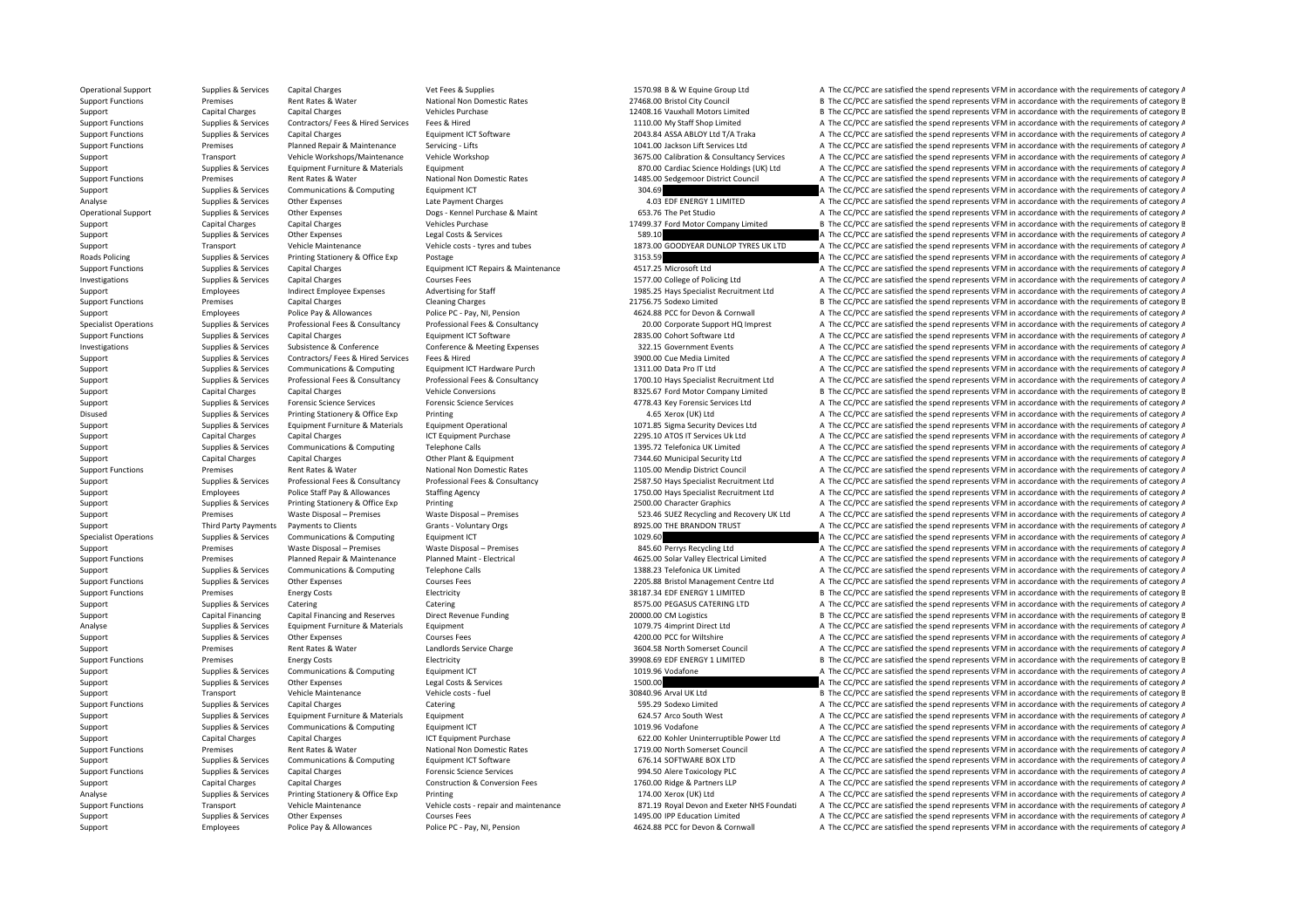Support Employees Police Pay & Allowances Police Inspector - Pay, NI, Pension 6469.74 PCC for Wiltshire A The CC/PCC are satisfied the spend represents VFM in accordance with the requirements of category A Support Premises Unplanned Repair & Maintenance Responsive Maint - Floor or Stairs 2630.00 N & S Flooring (Bristol) Ltd A The CC/PCC are satisfied the spend represents VFM in accordance with the requirements of category A Support Transport Vehicle Workshops/Maintenance Vehicle Materials 557.97 SAFETY‐KLEEN UK LTD A The CC/PCC are satisfied the spend represents VFM in accordance with the requirements of category A The Critical Section and De Energy Costs **Electricity** Electricity **Constructions Premises A The CC/PCC** are satisfied the spend represents VFM in accordance with the requirements of category A Disused Supplies & Services Printing Stationery & Office Exp Printing Printing and States A The CC/PCC are satisfied the spend represents VFM in accordance with the requirements of category A Supplies & Services Printing S Support Supplies & Services Printing Stationery & Office Exp Printing Printing and Stationery & Office Exp Printing 669.36 XEROX (UK) LTD A The CC/PCC are satisfied the spend represents VFM in accordance with the requireme Support Functions Premises Energy Costs Electricity Electricity Electricity Electricity Electricity and the COST.95 EDF ENERGY 1 LIMITED A The CC/PCC are satisfied the spend represents VFM in accordance with the requiremen Support Supplies & Services Other Expenses Legal Costs & Services Legal Costs & Services Legal Costs & Services 1762.50 A The CC/PCC are satisfied the spend represents VFM in accordance with the requirements of category A Support Premises Rent Rates & Water Rents Rents Rents Rents 11625.00 Bristol Airport B The CC/PCC are satisfied the spend represents VFM in accordance with the requirements of category B Support Transport Vehicle Maintenance Vehicle costs – tyres and tubes 565.12 GOODYEAR DUNLOP TYRES UK LTD A The CC/PCC are satisfied the spend represents VFM in accordance with the requirements of category A The CO/PC are Support Functions Premises Premises Unplanned Repair & Maintenance Asbestos - General 2475.00 G & L Consultancy Ltd A The CC/PCC are satisfied the spend represents VFM in accordance with the requirements of category A The Support Functions Supplies & Services Capital Charges Equipment Operational Equipment Operational 2592.00 Level Peaks Associates Limited A The CC/PCC are satisfied the spend represents VFM in accordance with the requiremen Supplies & Services Communications & Computing Equipment ICT Repairs & Maintenance 1140.00 Specialist Computer Centres And Pack C/PCC are satisfied the spend represents VFM in accordance with the requirements of category A Support Supplies & Services Other Expenses Maintenance of dogs/cats Maintenance of dogs/cats Maintenance of dogs/cats 1092.50 A The CC/PCC are satisfied the spend represents VFM in accordance with the requirements of categ Support Supplies & Services Other Expenses Courses Fees Courses Fees 1495.00 IPP Education Limited A The CC/PCC are satisfied the spend represents VFM in accordance with the requirements of category A Support Functions Supplies & Services Professional Fees & Consultancy Professional Fees & Consultancy Professional Fees & Consultancy and the consultancy and the CONCOLOGY CONSULTATION of the CONCOLOGY A The CC/PCC are sat Support Transport Vehicle Allowances Travel fares Travel fares 2440.91 A The CC/PCC are satisfied the spend represents VFM in accordance with the requirements of category A Support Functions Supplies & Services Other Expenses Courses Fees Courses Fees 1280.00 A The CC/PCC are satisfied the spend represents VFM in accordance with the requirements of category A Support Capital Charges Capital Charges Capital Charges ICT Equipment Purchase 963.72 BT PLC A The CC/PCC are satisfied the spend represents VFM in accordance with the requirements of category A Support Functions Premises Planned Repair & Maintenance Servicing - Lifts 1389.00 Jackson Lift Services Ltd A The CC/PCC are satisfied the spend represents VFM in accordance with the requirements of category A Support Supplies & Services Insurance Insurance Insurance General Insurance General 2561.67 Chief Police Officer Staff Associat A The CC/PCC are satisfied the spend represents VFM in accordance with the requirements of cat Support Transport Vehicle Workshops/Maintenance Vehicle Materials 602.61 SAFETY‐KLEEN UK LTD A The CC/PCC are satisfied the spend represents VFM in accordance with the requirements of category A Third Party Payments Other Local Authorities or Forces Contributions to Other Forces and the Consessershire A The CC/PCC are satisfied the spend represents VFM in accordance with the requirements of category A Support Supplies & Services Other Expenses Maintenance of dogs/cats 790.99 790.99 A The CC/PCC are satisfied the spend represents VFM in accordance with the requirements of category A Support Functions Supplies & Services Capital Charges Foundment Functions and A The CC/PCC are satisfied the spend represents VFM in accordance with the requirements of category A Support Support Support Support Support Support Support Support Support Support Services Contractors/ Fees & Hired Services Fees & Hired Feed Mired a The COND Hands Free Computing Ltd A The CC/PCC are satisfied the spend r Support Capital Charges Capital Charges 1575.00 Tangible Benefit Limited A The CC/PC are satisfied the spend represents VFM in accordance with the requirements of category A The CC/PC are satisfied the spend represents VFM Support Functions Supplies & Services Other Expenses Courses Fees Courses Fees 750.00 Maxam Training Ltd A The CC/PCC are satisfied the spend represents VFM in accordance with the requirements of category A Support Capital Charges Capital Charges Construction & Conversion Fees 1695.00 ANTHONY BROOKES SURVEYS LTD A The CC/PCC are satisfied the spend represents VFM in accordance with the requirements of category A Support Supplies Services Contractors/ Fees & Hired Services Fees & Hired 28.16 28.16 28.16 A The CC/PCC are satisfied the spend represents VFM in accordance with the requirements of category A Support Capital Charges Capital Charges Vehicle Conversions Vehicle Conversions 1605.16 Vauxhall Motors Limited B The CC/PCC are satisfied the spend represents VFM in accordance with the requirements of category B The Conv Support Capital Charges Capital Charges 2085 2085.60 Tangible Benefit Limited A The CC/PCC are satisfied the spend represents VFM in accordance with the requirements of category A Support Supplies & Services Other Expenses Maintenance of dogs/cats 789.15 789.15 A The CC/PCC are satisfied the spend represents VFM in accordance with the requirements of category A Support Supplies & Services Other Expenses Legal Costs & Services A The CC/PCC are satisfied the spend represents VFM in accordance with the requirements of category A Support Functions Premises Capital Charges Cleaning Charges 41463.41 Sodexo Limited B The CC/PCC are satisfied the spend represents VFM in accordance with the requirements of category B Support Support Supplies & Services Communications & Computing Equipment ICT Equipment ICT Services Computing Equipment ICT Support C The CC/PCC are satisfied the spend represents VFM in accordance with the requirements of Support Functions Transport Capital Charges Vehicle Materials Vehicle Materials 1067.55 Bosch Automotive Service Solutions A The CC/PCC are satisfied the spend represents VFM in accordance with the requirements of category Support Support Support Other Expenses Cupper Maintenance of dogs/cats 757.50 A The CC/PCC are satisfied the spend represents VFM in accordance with the requirements of category A Support Functions Premises Rent Rates & Water National Non Domestic Rates 859.00 North Somerset Council A The CC/PCC are satisfied the spend represents VFM in accordance with the requirements of category A The Criteria and Support Transport Vehicle Maintenance Vehicle costs ‐ tyres and tubes 1781.00 GOODYEAR DUNLOP TYRES UK LTD A The CC/PCC are satisfied the spend represents VFM in accordance with the requirements of category A Support Capital Charges Capital Charges Additions:Non Enhancing Fees 1950.00 Ridge & Partners LLP A The CC/PCC are satisfied the spend represents VFM in accordance with the requirements of category A Support Supplies & Services Other Expenses Maintenance of dogs/cats 757.50 757.50 A The CC/PCC are satisfied the spend represents VFM in accordance with the requirements of category A Support Functions Supplies & Services Capital Charges Fees & Hired Fees & Hired Fees & Hired 613.25 Walker Fire UK Ltd A The CC/PCC are satisfied the spend represents VFM in accordance with the requirements of category A Support Transport Vehicle Allowances Travel fares Travel fares 2.50 PCC for Dorset A The CC/PCC are satisfied the spend represents VFM in accordance with the requirements of category A Support Functions Supplies & Services Communications & Computing Equipment ICT Hardware Purch 1407.50 EDGAR BROTHERS A The CC/PCC are satisfied the spend represents VFM in accordance with the requirements of category A Support Premises Planned Repair & Maintenance Fire Alarms 2561.52 Sovereign Fire & Security Ltd A The CC/PCC are satisfied the spend represents VFM in accordance with the requirements of category A Support Functions Premises Rent Rates & Water National Non Domestic Rates 614.00 Mendip District Council A The CC/PCC are satisfied the spend represents VFM in accordance with the requirements of category A Support Capital Charges Capital Charges Vehicle Conversions Vehicle Conversions and the CONSTANT CONSTANT CONVERTIB<br>Support Capital Charges Capital Charges Additions Enhancing Software Licen 9822.60 SOFTWARE BOX LTD A The Support Capital Charges Capital Charges Capital Charges Additions Enhancing Software Licen 9822.60 SOFTWARE BOX LTD A The CC/PCC are satisfied the spend represents VFM in accordance with the requirements of category A The Support Capital Charges Capital Charges Additions:Non Enhancing Fees 1440.00 Ridge & Partners LLP A The CC/PCC are satisfied the spend represents VFM in accordance with the requirements of category A Support Functions Premises Rent Rates & Water National Non Domestic Rates 2003.00 Somerset West and Taunton Council A The CC/PCC are satisfied the spend represents VFM in accordance with the requirements of category A Supplies & Services Professional Fees & Consultancy Professional Fees & Consultancy Professional Fees & Consultancy Professional Fees & Consultancy Professional Fees & Consultancy Professional Fees & Consultancy 20133.40 H Support Transport Vehicle Maintenance Vehicle costs - fuel 13372.25 Certas Energy UK Ltd B The CC/PCC are satisfied the spend represents VFM in accordance with the requirements of category E PCC Third Party Payments Payments to Clients Grants - Voluntary Orgs 21244.34 Swan Advocacy Network B The CC/PCC are satisfied the spend represents VFM in accordance with the requirements of category E Support Supplies & Services Printing Stationery & Office Exp Stationery Stationery 531.35 Banner Group Limited A The CC/PCC are satisfied the spend represents VFM in accordance with the requirements of category A Support Supplies & Services Forensic Science Services Forensic Science Services Forensic Science Services Forensic Science Services A The CC/PCC are satisfied the spend represents VFM in accordance with the requirements of Support Transport Vehicle Maintenance Vehicle costs - tyres and tubes 756.70 MICHELIN TYRE PLC A The CC/PCC are satisfied the spend represents VFM in accordance with the requirements of category A Support Transport Vehicle Maintenance Vehicle costs ‐ repair and maintenance 856.42 PCC for Gloucestershire A The CC/PCC are satisfied the spend represents VFM in accordance with the requirements of category A Support Supplies & Services Equipment - Consumables Equipment - Consumables Equipment - Consumables Equipment - Consumables exteneSafe a The CC/PCC are satisfied the spend represents VFM in accordance with the requirements A The CC/PCC are satisfied the spend represents VFM in accordance with the requirements of category A Support Functions Supplies & Services Equipment Furniture & Materials Equipment Operational Equipment Operational 561.28 WA Products (UK) Ltd t/a SceneSafe A The CC/PCC are satisfied the spend represents VFM in accordance Support Premises Rent Rates & Water Landlords Service Charge Landlords Service Charge 867.75 HARTNELL TAYLOR COOK CLIENT A/C A The CC/PCC are satisfied the spend represents VFM in accordance with the requirements of catego Support Supplies & Services Equipment Furniture & Materials Equipment 10044.77 10044.77 B The CC/PCC are satisfied the spend represents VFM in accordance with the requirements of category B Support Functions Premises Capital Charges Rents Rents Rents 3750.00 Bargain Parking Ltd A The CC/PCC are satisfied the spend represents VFM in accordance with the requirements of category A Support Capital Charges Capital Charges Vehicles Purchase Vehicles Purchase 12408.16 Vauxhall Motors Limited B The CC/PCC are satisfied the spend represents VFM in accordance with the requirements of category B Support Employees Police Pay & Allowances Police PC - Pay, NI, Pension 4624.88 PCC for Devon & Cornwall A The CC/PCC are satisfied the spend represents VFM in accordance with the requirements of category A Support Transport Vehicle Maintenance Vehicle costs - repair and maintenance 1162.90 Alliance Automotive T/A Mill Autoq A The CC/PCC are satisfied the spend represents VFM in accordance with the requirements of category A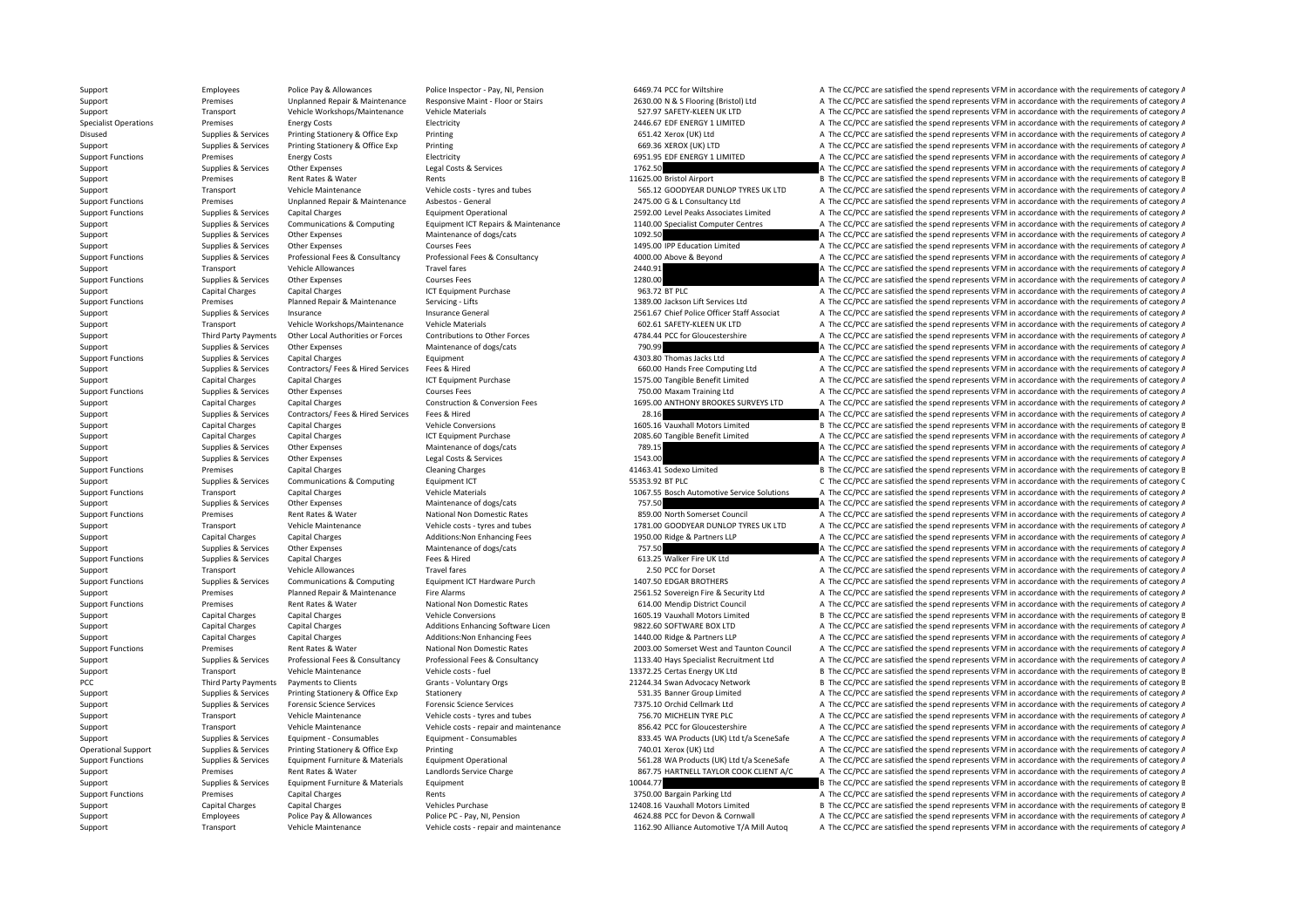Support Transport Vehicle Maintenance Vehicle costs – tyres and tubes 1088.00 GOODYEAR DUNLOP TYRES UK LTD A The CC/PCC are satisfied the spend represents VFM in accordance with the requirements of category A Supplies & Services Professional Fees & Consultancy Professional Fees & Consultancy Professional Fees & Consultancy Professional Fees & Consultancy Professional Fees & Consultancy Professional Fees & Consultancy 2587.50 Ha Support Functions Premises Rent Rates & Water Landlords Service Charge 12712.50 Somerset West and Taunton Council B The CC/PCC are satisfied the spend represents VFM in accordance with the requirements of category B Nation A The CC/PCC are satisfied the spend represents VFM in accordance with the requirements of category A Support Capital Charges Capital Charges Vehicles Purchase Vehicles Purchase 26150.24 BMW (UK) Ltd B The CC/PCC are satisfied the spend represents VFM in accordance with the requirements of category B Support Supplies & Services Communications & Computing Equipment ICT Software Equipment ICT Software 2000.00 PCC for Cheshire A The CC/PCC are satisfied the spend represents VFM in accordance with the requirements of categ Support Supplies & Services Forensic Science Services Forensic Science Services Forensic Science Services Forensic Science Services and Supplies & Services of category B The CC/PCC are satisfied the spend represents VFM in Support Supplies & Services Forensic Science Services Forensic Science Services Forensic Science Services Forensic Science Services external and the process of the CO/PCC are satisfied the spend represents VFM in accordanc Third Party Payments Other Local Authorities or Forces Contributions to Other Forces A842.21 PCC for Gloucestershire A The CC/PCC are satisfied the spend represents VFM in accordance with the requirements of category A Support Premises Rent Rates & Water Landlords Service Charge 4094.19 North Somerset Council A The CC/PCC are satisfied the spend represents VFM in accordance with the requirements of category A Specialist Operations Premises Capital Charges Capital Charges Cleaning Charges Cleaning Charges Cleaning Charges 1061.52 Sodexo Limited B The CC/PCC are satisfied the spend represents VFM in accordance with the requiremen Support Functions Supplies & Services Contractors/ Fees & Hired Services Fees & Hired Services Fees & Hired 3975.83 My Staff Shop Limited A The CC/PCC are satisfied the spend represents VFM in accordance with the requireme Support Employees Police Staff Pay & Allowances Staffing Agency Support and the Specialist Recruitment Ltd A The CC/PCC are satisfied the spend represents VFM in accordance with the requirements of category A Support Capit Support Capital Charges Capital Charges Vehicle Conversions Vehicle Conversions 1605.16 Vauxhall Motors Limited B The CC/PCC are satisfied the spend represents VFM in accordance with the requirements of category B Support Functions Premises Planned Repair & Maintenance Planned Maint - Electrical Support A The CC/PCC are satisfied A The CC/PCC are satisfied the spend represents VFM in accordance with the requirements of category A Support Support Supplies & Services Communications & Computing Equipment ICT Repairs & Maintenance 1257.65 Axess International Ltd A The CC/PCC are satisfied the spend represents VFM in accordance with the requirements of A The CC/PCC are satisfied the spend represents VFM in accordance with the requirements of category A Support Supplies & Services Subsistence & Conference Subsistence Subsistence Subsistence Subsistence Subsistence a Subsistence A The CCC Wiltshire A The CC/PCC are satisfied the spend represents VFM in accordance with the Support Transport Vehicle Maintenance Vehicle costs - repair and maintenance 866.89 DRIVE VAUXHALL A The CC/PCC are satisfied the spend represents VFM in accordance with the requirements of category A Support Supplies & Services Forensic Science Services Forensic Science Services Forensic Science Services Forensic Science Services Ltd B The CC/PCC are satisfied the spend represents VFM in accordance with the requirement Support Premises Waste Disposal – Premises Waste Disposal – Premises Waste Disposal – Premises Waste Disposal – Premises 785.18 SUEZ Recycling and Recovery UK Ltd A The CC/PCC are satisfied the spend represents VFM in acco Support Premises Rent Rates & Water Landlords Service Charge 1303.17 North Somerset Council A The CC/PCC are satisfied the spend represents VFM in accordance with the requirements of category A Support Functions Supplies & Services Contractors/ Fees & Hired Services Fees & Hired 3835.84 My Staff Shop Limited A The CC/PCC are satisfied the spend represents VFM in accordance with the requirements of category A Investigations Supplies & Services Capital Charges Courses Fees Courses Fees 1528.50 College of Policing Ltd A The CC/PCC are satisfied the spend represents VFM in accordance with the requirements of category A Support Supplies & Services Other Expenses Maintenance of dogs/cats 757.50 757.50 A The CC/PCC are satisfied the spend represents VFM in accordance with the requirements of category A Support Supplies & Services Clothing Uniforms & Laundry Clothing & Uniforms - Issues 1517.85 PCC for Gloucestershire A The CC/PCC are satisfied the spend represents VFM in accordance with the requirements of category A The Support Employees Police Staff Pay & Allowances Staffing Agency States Specialist Recruitment Ltd A The CC/PCC are satisfied the spend represents VFM in accordance with the requirements of category A Support Functions Employees Capital Charges Direct Medical Intervention 750.00 750.00 A The CC/PCC are satisfied the spend represents VFM in accordance with the requirements of category A Support Functions Transport Vehicle Allowances Travel fares Travel fares 16.67 Corporate Support HQ Imprest A The CC/PCC are satisfied the spend represents VFM in accordance with the requirements of category A Local Policing Supplies & Services Printing Stationery & Office Exp Printing Stationery & Office Exp Printing 90.00 Xerox (UK) Ltd A The CC/PCC are satisfied the spend represents VFM in accordance with the requirements of Support Transport Vehicle Maintenance Vehicle costs - repair and maintenance 878.20 BMW (UK) Ltd A The CC/PCC are satisfied the spend represents VFM in accordance with the requirements of category A Support Functions Premises Capital Charges Rents Rents Rents and the Support A The CC/PCC are satisfied the spend represents VFM in accordance with the requirements of category A Criminal Justice Arrangements Supplies & Services Printing Printing Printing Printing Printing 158.40 Xerox (UK) Ltd A The CC/PCC are satisfied the spend represents VFM in accordance with the requirements of category A Support Employees Police Staff Pay & Allowances Police Staff - Pay, NI, Pension 23428.29 PCC for Dorset B The CC/PCC are satisfied the spend represents VFM in accordance with the requirements of category B Support Transport Vehicle Maintenance Vehicle costs - repair and maintenance 812.40 DRIVE VAUXHALL A The CC/PCC are satisfied the spend represents VFM in accordance with the requirements of category A Support Capital Charges Capital Charges Capital Charges ICT Equipment Purchase 1680.24 Tangible Benefit Limited A The CC/PCC are satisfied the spend represents VFM in accordance with the requirements of category A Support Supplies & Services Equipment Furniture & Materials Equipment Support Furniture & Materials Equipment Support HQ Imprest A The CC/PCC are satisfied the spend represents VFM in accordance with the requirements of ca Support Capital Charges Capital Charges Construction & Construction & Conversion Fees 370.00 Ridge & Partners LLP A The CC/PCC are satisfied the spend represents VFM in accordance with the requirements of category A The CC Support Premises Rent Rates & Water Rents Rents Rents and Deprocess Rent Rates Rent Rates Rent Rents Rents and the CONTONAL CAR PARKS LTD B The CC/PCC are satisfied the spend represents VFM in accordance with the requireme Support Functions Premises Rent Rates & Water National Non Domestic Rates 2898.00 South Gloucestershire A The CC/PCC are satisfied the spend represents VFM in accordance with the requirements of category A Support Functions Support Capital Charges Support Capital Charges Courses Fees 3170.00 College of Policing Ltd A The CC/PCC are satisfied the spend represents VFM in accordance with the requirements of category A Support Functions Premises Capital Charges Rents Rents Rents and the CC/PCC are satisfied A The CC/PCC are satisfied the spend represents VFM in accordance with the requirements of category A Support Transport Vehicle Maintenance Vehicle costs - fuel vehicle costs - fuel 29358.56 Arval UK Ltd B The CC/PCC are satisfied the spend represents VFM in accordance with the requirements of category B Support Support Em Support Employees Police Staff Pay & Allowances Staffing Agency Staff Pay and the CT7.66 Hays Specialist Recruitment Ltd A The CC/PCC are satisfied the spend represents VFM in accordance with the requirements of category A Support Premises Rent Rates & Water Rents Rents Rents Rents 267.93 Sedgemoor District Council A The CC/PCC are satisfied the spend represents VFM in accordance with the requirements of category A Support Support Support Support Services Communications & Computing Equipment ICT 2271.78 Telefonica UK Limited A The CC/PCC are satisfied the spend represents VFM in accordance with the requirements of category A Support Capital Charges Capital Charges Additions:Non Enhancing Fees 1255.50 Ridge & Partners LLP A The CC/PCC are satisfied the spend represents VFM in accordance with the requirements of category A Support Transport Vehicle Maintenance Vehicle Costs – tyres and tubes 1464.00 GOODYEAR DUNLOP TYRES UK LTD A The CC/PCC are satisfied the spend represents VFM in accordance with the requirements of category A Vehicles Purc Support Capital Charges Capital Charges Capital Charges Vehicles Purchase Vehicles Purchase 12408.16 Vauxhall Motors Limited B The CC/PCC are satisfied the spend represents VFM in accordance with the requirements of catego Support Transport Vehicle Maintenance Vehicle costs - repair and maintenance 542.80 PCC for Gloucestershire A The CC/PCC are satisfied the spend represents VFM in accordance with the requirements of category A Supplies & Services Professional Fees & Consultancy Professional Fees & Consultancy Professional Fees & Consultancy Professional Fees & Consultancy Professional Fees & Consultancy Professional Fees & Consultancy 2001 and t Support Functions Supplies & Services Capital Charges Catering Catering Catering Catering Catering 668.99 Sodexo Limited A The CC/PCC are satisfied the spend represents VFM in accordance with the requirements of category A Support Supplies & Services Communications & Computing Equipment ICT 14772.04 BRITISH TELECOMMUNICATIONS PLC B The CC/PCC are satisfied the spend represents VFM in accordance with the requirements of category B Local Policing Supplies & Services Printing Stationery & Office Exp Printing Printing Printing 4136.55 Xerox (UK) Ltd A The CC/PCC are satisfied the spend represents VFM in accordance with the requirements of category A Th Support Premises Planned Repair & Maintenance Planned Maint - External Painting 530.00 DRA Maintenance Ltd A The CC/PCC are satisfied the spend represents VFM in accordance with the requirements of category A Support Supplies & Services Printing Stationery & Office Exp Stationery 300 Stationery 746.90 Pitney Bowes Ltd A The CC/PCC are satisfied the spend represents VFM in accordance with the requirements of category A Support Supplies & Services Other Expenses Maintenance of dogs/cats Maintenance of dogs/cats 757.50 A The CC/PCC are satisfied the spend represents VFM in accordance with the requirements of category A Criminal Justice Arrangements Supplies & Services Printing Stationery & Office Exp Printing Printing Printing 2279.50 Xerox (UK) Ltd A The CC/PCC are satisfied the spend represents VFM in accordance with the requirements o Operational Support Supplies & Services Capital Charges Mate of Professional Fees & Consultancy Professional Fees & Consultancy Professional Fees & Consultancy Professional Fees & Consultancy Professional Fees & Consultanc Supplies & Services Professional Fees & Consultancy Professional Fees & Consultancy Professional Fees & Consultancy Professional Fees & Consultancy Professional Fees & Consultancy Professional Fees & Consultancy 10517.00 P Support Supplies & Services Capital Charges Legal Costs & Services A The CC/PCC are satisfied the spend represents VFM in accordance with the requirements of category A Support Capital Charges Capital Charges Capital Charges Music Charges ICT Equipment Purchase Comment Purchase 617.90 Tangible Benefit Limited A The CC/PCC are satisfied the spend represents VFM in accordance with the requi Support Transport Vehicle Allowances Cycle costs Cycle costs 540.20 PCC for Wiltshire A The CC/PCC are satisfied the spend represents VFM in accordance with the requirements of category A Support Supplies & Services Other Expenses Courses Fees Courses Fees Support Courses Fees 5000.00 GOVNET COMMUNICATIONS A The CC/PCC are satisfied the spend represents VFM in accordance with the requirements of category A Support Transport Vehicle Workshops/Maintenance Vehicle Workshop 1297.75 Calibration & Consultancy Services A The CC/PCC are satisfied the spend represents VFM in accordance with the requirements of category A Support Premises Unplanned Repair & Maintenance Responsive Maint - Ext Works 2250.00 NAILSEA CONSTRUCTION LTD A The CC/PCC are satisfied the spend represents VFM in accordance with the requirements of category A Support Supplies & Services Other Expenses Maintenance of dogs/cats 789.15 789.15 A The CC/PCC are satisfied the spend represents VFM in accordance with the requirements of category A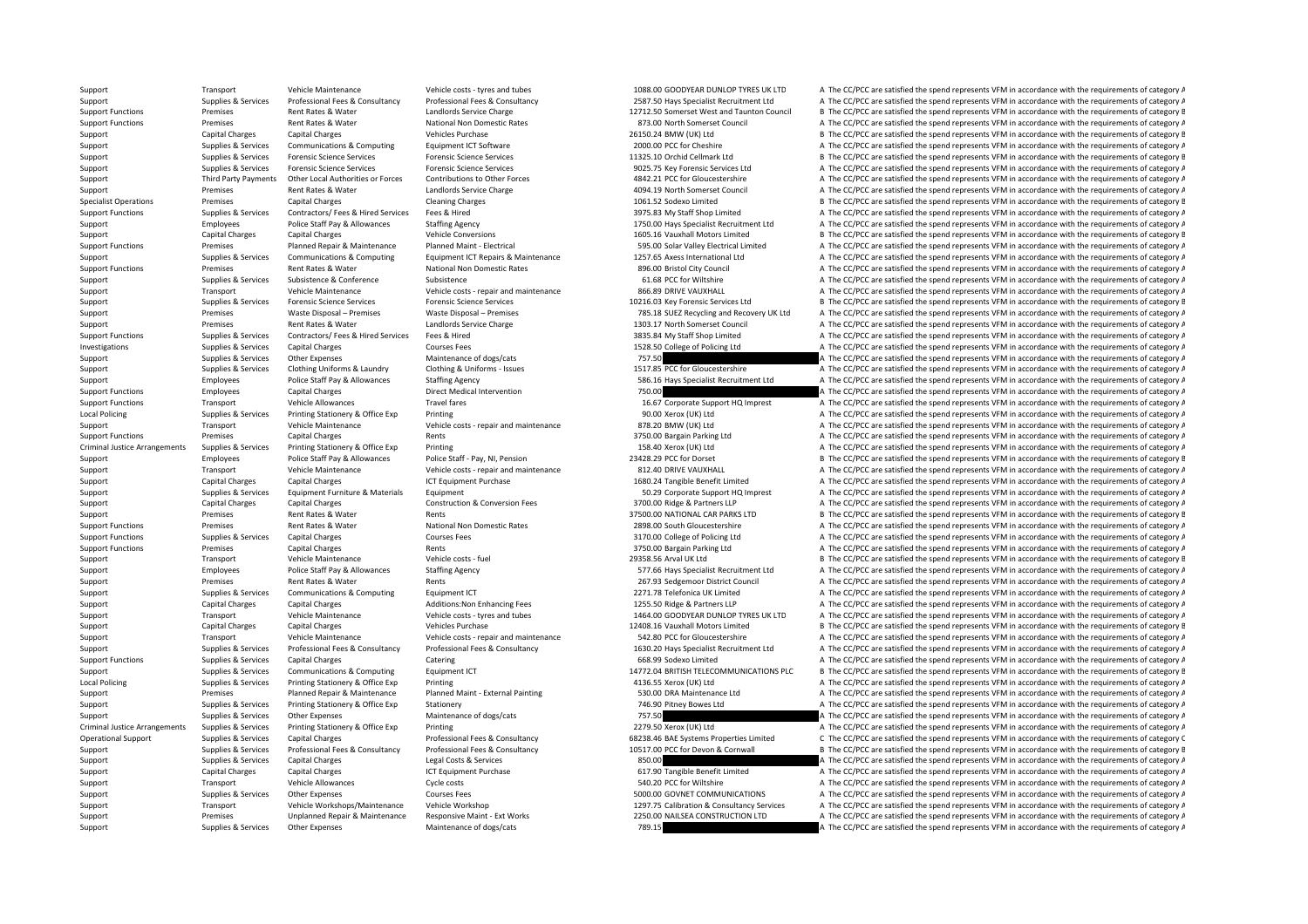Roads Policing Supplies & Services Communications & Computing Equipment ICT Hardware Purch 10353.48 INSIGHT DIRECT (UK) LTD B The CC/PCC are satisfied the spend represents VFM in accordance with the requirements of categor

Support Supplies & Services Other Expenses Courses Fees Courses Fees 1258.94 Bristol Management Centre Ltd A The CC/PCC are satisfied the spend represents VFM in accordance with the requirements of category A Specialist Operations Premises Energy Costs Electricity Electricity Electricity Electricity Electricity and the CONNOTED A The CC/PCC are satisfied the spend represents VFM in accordance with the requirements of category A Support Support Supplies & Services Capital Charges Mainterial Hospitality Hospitality Hospitality and the CONSCO Limited A The CC/PCC are satisfied the spend represents VFM in accordance with the requirements of category Support Functions Supplies A The CC/PCC are satisfied the spend represents VFM in accordance with the requirements of category A Roads Policing Supplies & Services Capital Charges Professional Fees & Consultancy 510.00 Dr Paul M. Williams A The CC/PCC are satisfied the spend represents VFM in accordance with the requirements of category A Support Transport Vehicle Maintenance Vehicle costs – fuel 32351.78 Arval UK Ltd B The CC/PCC are satisfied the spend represents VFM in accordance with the requirements of category B Support Functions Supplies & Services Contractors/ Fees & Hired Services Fees & Hired 1841.67 My Staff Shop Limited A The CC/PCC are satisfied the spend represents VFM in accordance with the requirements of category A Analyse Supplies & Services Other Expenses Late Payment Charges Late Payment Charges Late Payment Charges Charges Charges Charges Late Payment Charges Capital Charges Late Payment Purchase CT Equipment Purchase 2001.15 Tan Support Capital Charges Capital Charges 2012 1CT Equipment Purchase 2901.15 Tangible Benefit Limited A The CC/PCC are satisfied the spend represents VFM in accordance with the requirements of category A Support Premises Planned Repair & Maintenance Servicing - Mechanical Plant 8288.12 Integral UK Ltd A The CC/PCC are satisfied the spend represents VFM in accordance with the requirements of category A The CO/PCC are satisf Support Functions Premises Energy Costs Electricity Electricity Electricity Electricity Electricity Electricity and the CONSULTED A The CC/PCC are satisfied the spend represents VFM in accordance with the requirements of c Support Supplies & Services Communications & Computing Telephone Calls 724.60 Vodafone Corporate Limited A The CC/PCC are satisfied the spend represents VFM in accordance with the requirements of category A Analyse Supplies & Services Other Expenses Late Payment Charges Late Payment Charges Late Payment Charges 2001<br>
Analyse A The CC/PCC are satisfied the spend represents VFM in accordance with the requirements of category A<br> B The CC/PCC are satisfied the spend represents VFM in accordance with the requirements of category B Criminal Justice Arrangements Supplies & Services Medical Fees Doctors - charges for statements Doctors - charges for statements 1500.00 A The CC/PCC are satisfied the spend represents VFM in accordance with the requiremen Support Functions Supplies & Services Other Expenses Courses Courses Fees Courses Fees The COURS TELECOMMUNICATIONS PLC A The CC/PCC are satisfied the spend represents VFM in accordance with the requirements of category A Support Supplies & Services Communications & Computing Equipment ICT 1375.56 BRITISH TELECOMMUNICATIONS PLC A The CC/PCC are satisfied the spend represents VFM in accordance with the requirements of category A Criminal Justice Arrangements Supplies & Services Capital Charges Drugs & Medical Requisites Drugs & Medical Requisites 7200.00 Alere Toxicology PLC A The CC/PCC are satisfied the spend represents VFM in accordance with th Support Supplies & Services Equipment Surveillance Equipment Surveillance Equipment Surveillance Equipment Surveillance example and the CC/PCC are satisfied the spend represents VFM in accordance with the requirements of c Support Premises Rent Rates & Water Landlords Service Charge 867.75 HARTNELL TAYLOR COOK CLIENT A/C A The CC/PCC are satisfied the spend represents VFM in accordance with the requirements of category A Support Functions Transport Transport Wehicle Maintenance Wehicle costs - Non-refundable Licences/Reg 765.00 Corporate Support HQ Imprest A The CC/PCC are satisfied the spend represents VFM in accordance with the requireme Support Supplies & Services Other Expenses Legal Costs & Services 1072.00 A The CC/PCC are satisfied the spend represents VFM in accordance with the requirements of category A Support Premises Unplanned Repair & Maintenance Responsive Maint - Sanitary Services 524.36 DRA Maintenance Ltd A The CC/PCC are satisfied the spend represents VFM in accordance with the requirements of category A Support Transport Vehicle Allowances Travel fares Travel fares and the CCSS.90 A The CC/PCC are satisfied the spend represents VFM in accordance with the requirements of category A Support Functions Supplies & Services Contractors/ Fees & Hired Services Fees & Hired 1207.50 My Staff Shop Limited A The CC/PCC are satisfied the spend represents VFM in accordance with the requirements of category A Support Capital Charges Capital Charges Furniture Purchase Furniture Purchase 804.00 Office Installation (Bristol) Ltd A The CC/PCC are satisfied the spend represents VFM in accordance with the requirements of category A T Analyse Supplies & Services Other Expenses Late Payment Charges Late Payment Charges A.33 EDF ENERGY 1 LIMITED A The CC/PCC are satisfied the spend represents VFM in accordance with the requirements of category A. Support Functions Premises Energy Costs Electricity Electricity Electricity and the COSTS EDF ENERGY 1 LIMITED A The CC/PCC are satisfied the spend represents VFM in accordance with the requirements of category A Support Employees Police Pay & Allowances Police Sergeant - Pay, NI, Pension 5176.34 PCC for Dorset A The CC/PCC are satisfied the spend represents VFM in accordance with the requirements of category A Support Premises Planned Repair & Maintenance Servicing Mechanical Plant 13499.44 Integral UK Ltd B The CC/PCC are satisfied the spend represents VFM in accordance with the requirements of category B Support Supplies & Services Communications & Computing Equipment ICT Repairs & Maintenance 3568.00 Pomeroy IT Solutions UK Limited A The CC/PCC are satisfied the spend represents VFM in accordance with the requirements of Premises Rent Rates & Water 2014 and Landlords Service Charge 25425.00 Somerset West and Taunton Council B The CC/PCC are satisfied the spend represents VFM in accordance with the requirements of category B Support Transport Vehicle Hire Hired Vehicle Costs 700.00 TOLLGATE HIRE LTD A The CC/PCC are satisfied the spend represents VFM in accordance with the requirements of category A Support Supplies & Services Communications & Computing Equipment ICT 67232.79 BT PLC 67232.79 BT PLC 67282.79 BT PLC C The CC/PCC are satisfied the spend represents VFM in accordance with the requirements of category C Criminal Justice Arrangements Supplies & Services Other Expenses Remand costs 933.36 Bidfood A The CC/PCC are satisfied the spend represents VFM in accordance with the requirements of category A Support Employees Police Pay & Allowances Police PC - Pay, NI, Pension 4628.18 PCC for Devon & Cornwall A The CC/PCC are satisfied the spend represents VFM in accordance with the requirements of category A Support Functions Premises Capital Charges Capital Charges Cleaning Charges Cleaning Charges 15674.02 Sodexo Limited B The CC/PCC are satisfied the spend represents VFM in accordance with the requirements of category B Support Capital Charges Capital Charges Capital Charges ICT Equipment Purchase 1426.00 Tangible Benefit Limited A The CC/PCC are satisfied the spend represents VFM in accordance with the requirements of category A Specialist Operations Premises Capital Charges Landlords Service Charge 2211.06 Workman LLP A The CC/PCC are satisfied the spend represents VFM in accordance with the requirements of category A The critical Area in the req Support Functions Premises Rent Rates & Water National Non Domestic Rates 11542.00 South Gloucestershire B The CC/PCC are satisfied the spend represents VFM in accordance with the requirements of category B Support Capital Charges Capital Charges Vehicle Conversions Vehicle Conversions 1605.16 Vauxhall Motors Limited B The CC/PCC are satisfied the spend represents VFM in accordance with the requirements of category B Roads Policing Premises Rent Rates & Water National Non Domestic Rates 3125.00 NORTH SOMERSET COUNCIL A The CC/PCC are satisfied the spend represents VFM in accordance with the requirements of category A Specialist Operations Premises Capital Charges Cleaning Charges Cleaning Charges Cleaning Charges 1984.43 Sodexo Limited B The CC/PCC are satisfied the spend represents VFM in accordance with the requirements of category B Support Capital Charges Capital Charges Scapital Charges ICT Equipment Purchase 36398.40 ATOS IT Services Uk Ltd B The CC/PCC are satisfied the spend represents VFM in accordance with the requirements of category B Support Supplies & Services Catering Catering Catering Catering Catering Catering Catering Catering Catering Catering Catering Catering Catering Catering Category A The CC/PCC are satisfied the spend represents VFM in acco Support Transport Vehicle Workshops/Maintenance Vehicle Materials 1465.35 HC SLINGSBY PLC A The CC/PCC are satisfied the spend represents VFM in accordance with the requirements of category A Roads Policing Transport Vehicle Allowances Travel fares Travel fares 12.00 Corporate Support HQ Imprest A The CC/PCC are satisfied the spend represents VFM in accordance with the requirements of category A Support Supplies & Services Communications & Computing Telephone Calls Telephone Calls and the Services Telephone Calls 11892.35 Vodafone B The CC/PCC are satisfied the spend represents VFM in accordance with the requireme Criminal Justice Arrangements Supplies & Services Printing Stationery & Office Exp Advertising (not recruitment) 1343.10 Petersen Creative Ltd A The CC/PCC are satisfied the spend represents VFM in accordance with the requ Support Capital Charges Capital Charges Vehicles Purchase Vehicles Purchase 17499.37 Ford Motor Company Limited B The CC/PCC are satisfied the spend represents VFM in accordance with the requirements of category B Support Transport Vehicle Maintenance Vehicle costs - repair and maintenance 1966.91 DRIVE VAUXHALL A The CC/PCC are satisfied the spend represents VFM in accordance with the requirements of category A Analyse Employees Capital Charges Staffing Agency Staffing Agency 11870.98 Matrix SCM Ltd B The CC/PCC are satisfied the spend represents VFM in accordance with the requirements of category E Support Employees Police Pay & Allowances Housing Allowance - Pay, NI, Pension, HA 6823.47 PCC for Wiltshire A The CC/PCC are satisfied the spend represents VFM in accordance with the requirements of category A The Consult Support Supplies & Services Professional Fees & Consultancy Professional Fees & Consultancy Professional Fees & Consultancy Professional Fees & Consultancy 2587.50 Hays Specialist Recruitment Ltd A The CC/PCC are satisfied Support Employees Police Staff Pay & Allowances Staffing Agency 1750.00 Hays Specialist Recruitment Ltd A The CC/PCC are satisfied the spend represents VFM in accordance with the requirements of category A Support Supplies & Services Communications & Computing Equipment ICT Repairs & Maintenance 1776.00 Vodafone 1776.00 Vodafone A The CC/PCC are satisfied the spend represents VFM in accordance with the requirements of catego Support Supportes Equipment Furniture & Materials Equipment Repairs & Maintenance 2761.39 FOSTER & FREEMAN LTD A The CC/PCC are satisfied the spend represents VFM in accordance with the requirements of category A Support Capital Charges Capital Charges Vehicles Purchase Vehicles Purchase 12408.16 Vauxhall Motors Limited B The CC/PCC are satisfied the spend represents VFM in accordance with the requirements of category B Support Functions Transport Capital Charges Vehicle costs - repair and maintenance 570.00 Vehicle Livery Solutions Ltd A The CC/PCC are satisfied the spend represents VFM in accordance with the requirements of category A T Support Capital Charges Capital Charges Vehicle Conversions Vehicle Conversions 8325.67 Ford Motor Company Limited B The CC/PCC are satisfied the spend represents VFM in accordance with the requirements of category B Support Functions Supplies & Services Capital Charges Equipment ICT Repairs & Maintenance 3388.54 Capita Secure Information Solutions A The CC/PCC are satisfied the spend represents VFM in accordance with the requirements Support Transport Central Central Central Central Travel fares Travel fares Travel fares Travel fares and the company of the CC/PCC are satisfied the spend represents VFM in accordance with the requirements of category A T Support Supplies & Services Equipment Furniture & Materials Equipment Support Equipment 563.19 SPOT ON SUPPLIES (HYGIENE) LTD A The CC/PCC are satisfied the spend represents VFM in accordance with the requirements of categ Support Supplies & Services Airwave Airwave Airwave Airwave Airwave Airwave Airwave Airwave Airwave Airwave Airwave Airwave Airwave And the CC/PCC are satisfied the spend represents VFM in accordance with the requirements Support Functions Premises Energy Costs Electricity Electricity A The CCALLENTED A The CC/PCC are satisfied the spend represents VFM in accordance with the requirements of category A Support Employees Police Staff Pay & Allowances Police Staff - Pay, NI, Pension 4967.38 PCC for Wiltshire A The CC/PCC are satisfied the spend represents VFM in accordance with the requirements of category A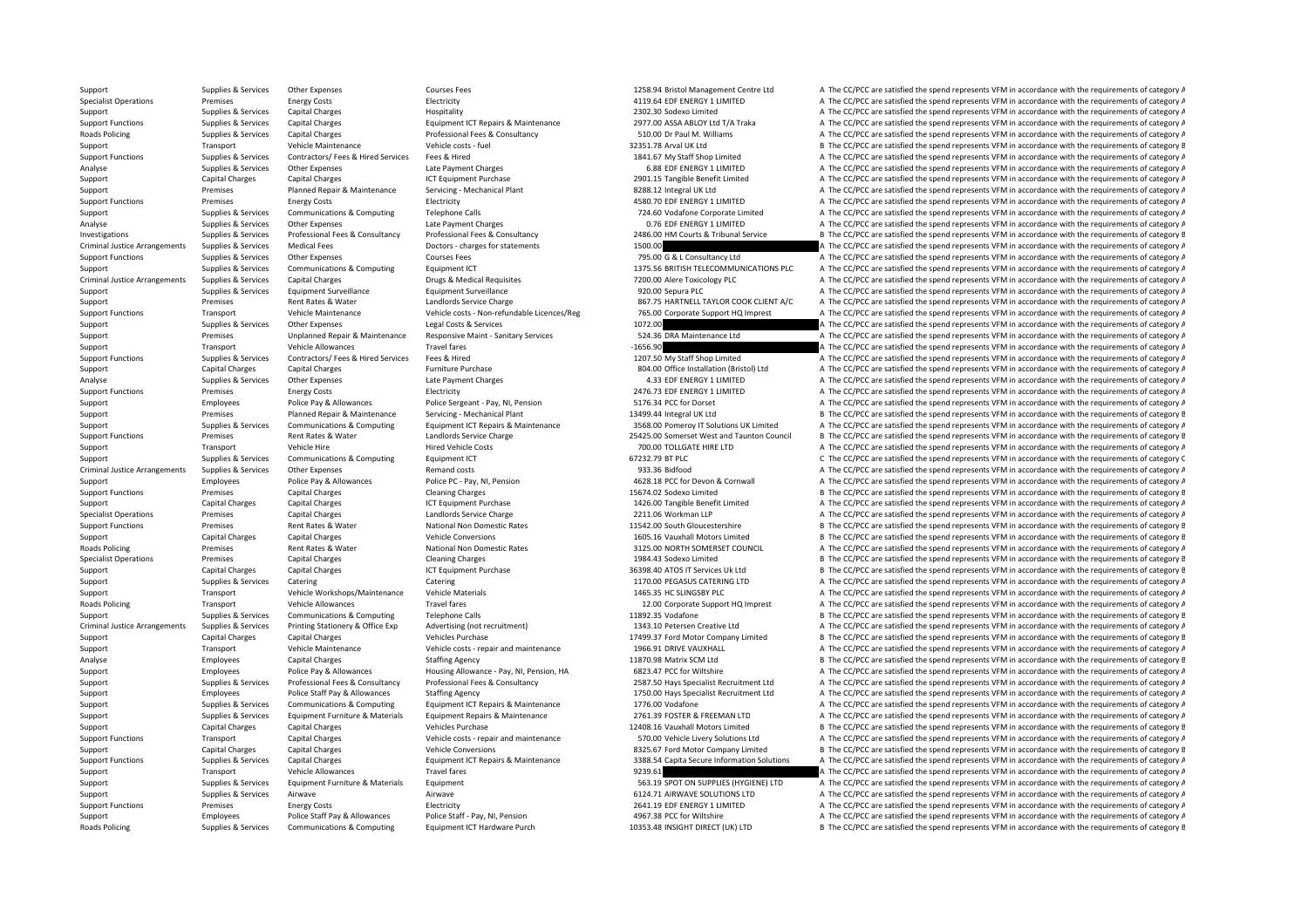Support Supplies & Services Forensic Science Services Forensic Science Services Forensic Science Services Forensic Science Services and the CC/PCC are satisfied the spend represents VFM in accordance with the requirements Support Supplies & Services Communications & Computing Equipment ICT Hardware Purch 1434.51 Tangible Benefit Limited A The CC/PCC are satisfied the spend represents VFM in accordance with the requirements of category A The Support Premises Rent Rates & Water Landlords Service Charge 245.50 Sedgemoor District Council A The CC/PCC are satisfied the spend represents VFM in accordance with the requirements of category A The Critical Justice Arra Criminal Justice Arrangements of category Arrangements of category A The CC/PCC are satisfied the spend represents VFM in accordance with the requirements of category A Support Functions Premises Rent Rates & Water Landlords Service Charge 3750.00 Avon Fire & Rescue A The CC/PCC are satisfied the spend represents VFM in accordance with the requirements of category A Supplies & Services Communications & Computing Equipment ICT Consumables 379.11 Corporate Support Bridgwater Impres A The CC/PCC are satisfied the spend represents VFM in accordance with the requirements of category A Support Employees Police Pay & Allowances Police Chief Inspector - Pay, NI, Pension 6641.07 PCC for Wiltshire A The CC/PCC are satisfied the spend represents VFM in accordance with the requirements of category A Support Employees Capital Charges Transfer Values Transfer Values 42950.49 SCC Pension Fund B The CC/PCC are satisfied the spend represents VFM in accordance with the requirements of category B The Criteria entity of the T Specialist Operations Supplies & Services Communications & Computing Equipment ICT Hardware Purch 6804.52 6804.52 A The CC/PCC are satisfied the spend represents VFM in accordance with the requirements of category A Support Supplies & Services Communications & Computing Equipment ICT Lease 20729.24 WESTON DIGITAL TECHNOLOGIES LTD B The CC/PCC are satisfied the spend represents VFM in accordance with the requirements of category B Support Supplies & Services Communications & Computing Equipment ICT Repairs & Maintenance 940.00 Sepura PLC A The CC/PCC are satisfied the spend represents VFM in accordance with the requirements of category A The COM in Operational Supplies & Services Capital Charges Dogs-Kennel Purchase & Maint 756.00 Hartshill Kennels and Cattery A The CC/PCC are satisfied the spend represents VFM in accordance with the requirements of category A Support Functions Premises Planned Repair & Maintenance Servicing - Lifts 1448.98 Jackson Lift Services Ltd A The CC/PCC are satisfied the spend represents VFM in accordance with the requirements of category A The Services Support Capital Charges Capital Charges Vehicles Purchase Vehicles Purchase 17076.00 Vauxhall Motors Limited B The CC/PCC are satisfied the spend represents VFM in accordance with the requirements of category B Support Supplies & Services Equipment - Consumables Equipment - Consumables Equipment - Consumables Equipment - Consumables A The CC/PCC are satisfied the spend represents VFM in accordance with the requirements of categor Support Supplies & Services Forensic Science Services Forensic Science Services Forensic Science Services and Supplies and Services Forensic Science Services and Supplies and Supplies & Services Other Expenses Donations Do A The CC/PCC are satisfied the spend represents VFM in accordance with the requirements of category A Support Supplies & Services Contractors/ Fees & Hired Services Fees & Hired 15.06 A The CC/PCC are satisfied the spend represents VFM in accordance with the requirements of category A Support Supplies & Services Equipment - Consumables Equipment - Consumables Equipment - Consumables Bupper and A The CC/PCC are satisfied the spend represents VFM in accordance with the requirements of category A Support Functions Supplies & Services Capital Charges Fees & Hired Fees & Hired 1578.00 SMSR (Social & Market Strategic Res A The CC/PCC are satisfied the spend represents VFM in accordance with the requirements of categor Support Supplies & Services Communications & Computing Equipment ICT 201302.07 BRITISH TELECOMMUNICATIONS PLC C The CC/PCC are satisfied the spend represents VFM in accordance with the requirements of category C<br>Supplies & B. The CC/PCC are satisfied the spend represents VFM in accordance with the requirements of category B. Investigations Transport Vehicle Allowances Travel fares Travel fares and the CO or and the CC/PCC are satisfied the spend represents VFM in accordance with the requirements of category A Support Supplies & Services Communications & Computing Equipment ICT 1019.96 Vodafone 1019.96 Vodafone A The CC/PCC are satisfied the spend represents VFM in accordance with the requirements of category A Support Supplies & Services Printing Stationery & Office Exp Postage 1000.00 PURCHASE POWER A The CC/PCC are satisfied the spend represents VFM in accordance with the requirements of category A Support Premises Rent Rates & Water National Non Domestic Rates 822.00 South Gloucestershire A The CC/PCC are satisfied the spend represents VFM in accordance with the requirements of category A The Criteria and a property Sunnort Sunnics & Services Professional Face & Consultancy Professional Fees & Consultancy State of cassical Face & Consultancy State of Consultancy SCO Of Acoustic Consultants of the CODC are satisfied the spend represent Support Functions Premises Rent Rates & Water National Non Domestic Rates 577.00 South Somerset District Council A The CC/PCC are satisfied the spend represents VFM in accordance with the requirements of category A Operational Support Supplies & Services Equipment - Consumables Caujpment - Consumables Equipment - Consumables Equipment - Consumables (Equipment - Consumables 1146.70 WA Products (UK) Ltd t/a SceneSafe A The CC/PCC are s Support Support Support Support Support Printing Stationery Stationery Stationery Stationery Stationery Stationery Stationery Stationery Stationery Stationery Stationery Stationery Stationery Stationery Stationery Statione Support Supplies & Services Communications & Computing Equipment ICT Repairs & Maintenance 3568.00 Pomeroy IT Solutions UK Limited A The CC/PCC are satisfied the spend represents VFM in accordance with the requirements of Employees and indirect Employee Expenses Direct Medical Intervention and the spend and a spend and a spend of category A The CC/PCC are satisfied the spend represents VFM in accordance with the requirements of category A Support Capital Charges Capital Charges Other Plant & Foulnment 1250.00 Cleartone Telecoms Ltd A The CC/PCC are satisfied the spend represents VFM in accordance with the requirements of category A Support Supplies & Services Subsistence & Conference Accommodation Accommodation 1463.00 A The CC/PCC are satisfied the spend represents VFM in accordance with the requirements of category A Support Functions Premises Rent Rates & Water National Non Domestic Rates 1510.00 South Gloucestershire A The CC/PCC are satisfied the spend represents VFM in accordance with the requirements of category A Investigations Supplies & Services Subsistence & Conference Conference & Meeting Expenses 143.14 Corporate Support HO Imprest A The CC/PCC are satisfied the spend represents VFM in accordance with the requirements of categ Support Capital Charges Capital Charges Vehicle Conversions Vehicle Conversions 1605.16 Vauxhall Motors Limited B The CC/PCC are satisfied the spend represents VFM in accordance with the requirements of category B Support Functions Premises Energy Costs Functions Electricity Functions and Electricity Electricity and the Support of COSTS and the CC/PCC are satisfied the spend represents VFM in accordance with the requirements of cate Support Capital Charges Capital Charges Capital Charges Vehicle Conversions Vehicle Conversions 1605.16 Vauxhall Motors Limited B The CC/PCC are satisfied the spend represents VFM in accordance with the requirements of cat Support Rent Rates & Water Landlords Service Charge 245.50 Sedgemoor District Council A The CC/PCC are satisfied the spend represents VFM in accordance with the requirements of category A Support Premises Planned Repair & Maintenance CCTV 1768.66 Sovereign Fire & Security Ltd A The CC/PCC are satisfied the spend represents VFM in accordance with the requirements of category A Operational Support Supplies & Services Capital Charges Vet Fees & Supplies Vet Fees & Supplies 2145.51 Quantock Veterinary Hospital Ltd A The CC/PCC are satisfied the spend represents VFM in accordance with the requiremen Third Party Payments Other Local Authorities or Forces Contributions to Other Forces and the Contributions to Other Forces and the COMPC for Gloucestershire and The CC/PCC are satisfied the spend represents VFM in accordan Support Functions Supplies & Services Printing Stationery & Office Exp Postage Prostage Printing Stationery & Office Exp Postage 4624.41 A The CC/PCC are satisfied the spend represents VFM in accordance with the requiremen Third Party Payments Other Local Authorities or Forces Contributions to Other Forces and the COST CONCOMERCY ATHE CONCOUNTER A The CC/PCC are satisfied the spend represents VFM in accordance with the requirements of catego Operational Support Supplies & Services Other Expenses Horses Forage Horses Forage 1710.00 A The CC/PCC are satisfied the spend represents VFM in accordance with the requirements of category A Support Functions Premises Rent Rates & Water National Non Domestic Rates 7106.00 Bristol City Council A The CC/PCC are satisfied the spend represents VFM in accordance with the requirements of category A Support Functions Premises Energy Costs Electricity Electricity Function 201.29 British Gas Business (Electricity A The CC/PCC are satisfied the spend represents VFM in accordance with the requirements of category A Support Premises Capital Charges Premises Leases Premises Leases and the Stategory C The CC/PCC are satisfied the spend represents VFM in accordance with the requirements of category C Support Functions Supplies & Services  $\sim$  4440.00  $\sim$  A The CC/PCC are satisfied the spend represents VFM in accordance with the requirements of category A Support Functions Premises Energy Costs Electricity Electricity Electricity Electricity Electricity and the COST 23 EDF ENERGY 1 LIMITED A The CC/PCC are satisfied the spend represents VFM in accordance with the requiremen Support Functions Premises Rent Rates & Water National Non Domestic Rates 1817.00 Bath & North East Somerset A The CC/PCC are satisfied the spend represents VFM in accordance with the requirements of category A Support Functions Premises Capital Charges Rents Rents Rents and the Support A The CC/PCC are satisfied the spend represents VFM in accordance with the requirements of category A Support Premises Rent Rates & Water Rents Rents Rents Rents 267.93 Sedgemoor District Council A The CC/PCC are satisfied the spend represents VFM in accordance with the requirements of category A The Council Support Funder Support Functions Supplies & Services Equipment Furniture & Materials Equipment Operational 952.20 EDGAR BROTHERS A The CC/PCC are satisfied the spend represents VFM in accordance with the requirements of category A Support Functions Transport Vehicle Maintenance Vehicle costs - licences 2201.00 Corporate Support HQ Imprest A The CC/PCC are satisfied the spend represents VFM in accordance with the requirements of category A Criminal Justice Arrangements Supplies & Services Other Expenses Remand costs Remand costs Remand costs 642.07 Bidfood A The CC/PCC are satisfied the spend represents VFM in accordance with the requirements of category A Support Support Support Support Other Expenses Vet Fees & Supplies Vet Fees & Supplies 1721.98 Golden Valley Veterinary Hospital A The CC/PCC are satisfied the spend represents VFM in accordance with the requirements of ca Support Capital Charges Capital Charges Additions:Non Enhancing Fees 3330.00 Ridge & Partners LLP A The CC/PCC are satisfied the spend represents VFM in accordance with the requirements of category A Support Capital Charge Support Capital Charges Capital Charges Vehicles Purchase Vehicles Purchase 17499.38 Ford Motor Company Limited B The CC/PCC are satisfied the spend represents VFM in accordance with the requirements of category B Support Capital Charges Capital Charges Vehicles Purchase Vehicles Purchase 76445.00 J & J Conversions Ltd C The CC/PCC are satisfied the spend represents VFM in accordance with the requirements of category C Supplies & Services Professional Fees & Consultancy Professional Fees & Consultancy Professional Fees & Consultancy Professional Fees & Consultancy Professional Fees & Consultancy Professional Fees & Consultancy Profession A The CC/PCC are satisfied the spend represents VFM in accordance with the requirements of category A Operational Supples & Services Equipment Furniture & Materials Equipment Equipment Equipment Equipment Equipment Equipment A The CC/PCC are satisfied the spend represents VFM in accordance with the requirements of category Support Supplies & Services Communications & Computing Equipment ICT Repairs & Maintenance 150000.00 Telefonica UK Limited C The CC/PCC are satisfied the spend represents VFM in accordance with the requirements of category Support Functions Premises Capital Charges Rents Rents Rents and the Support A The CC/PCC are satisfied the spend represents VFM in accordance with the requirements of category A Support Transport Vehicle Maintenance Vehicle costs - tyres and tubes 594.00 GOODYEAR DUNLOP TYRES UK LTD A The CC/PCC are satisfied the spend represents VFM in accordance with the requirements of category A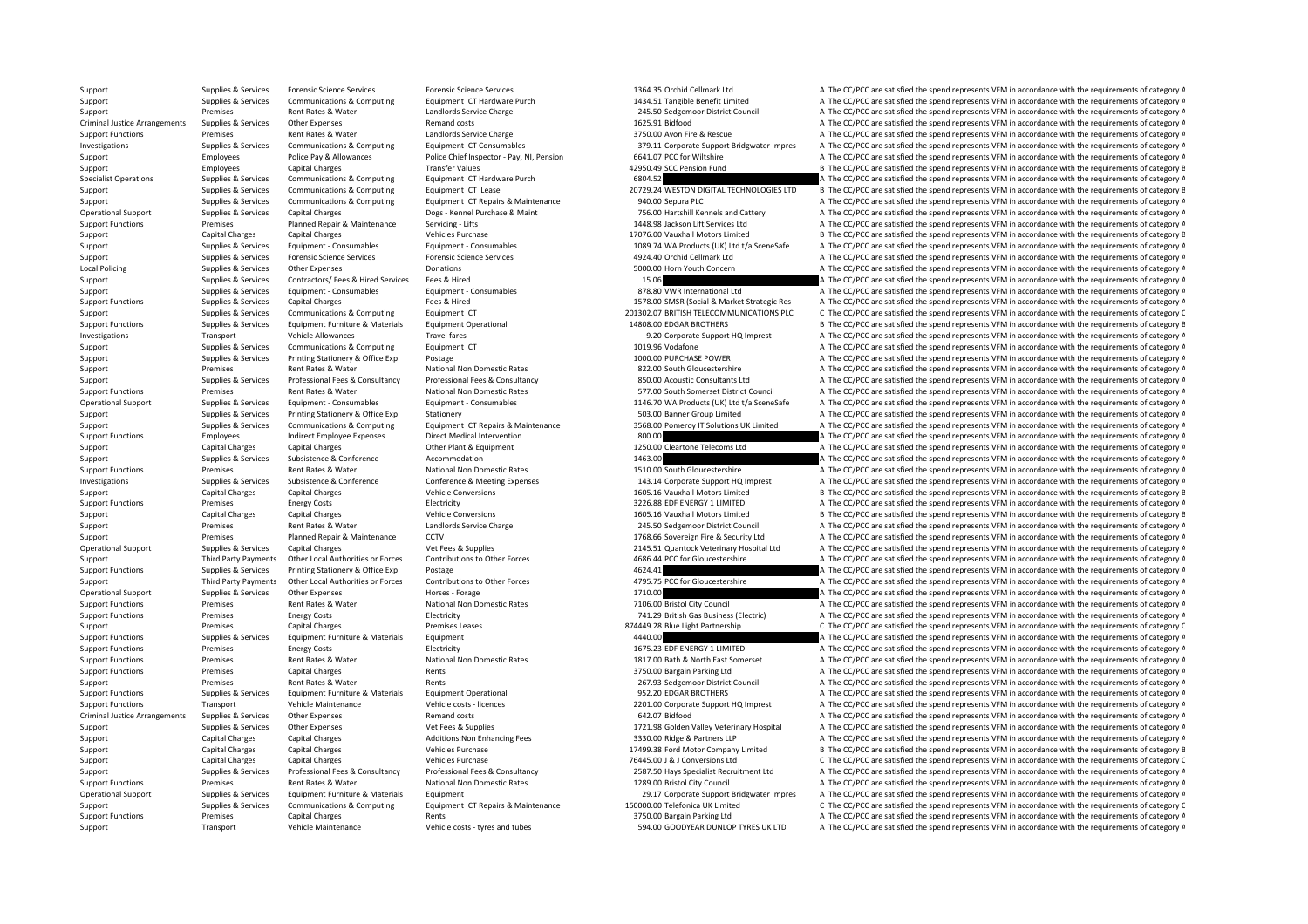Support Employees Police Pay & Allowances Police PC - Pay, NI, Pension 4626.88 PCC for Devon & Cornwall A The CC/PCC are satisfied the spend represents VFM in accordance with the requirements of category A

Third Party Payments Other Local Authorities or Forces Contributions to Other Forces S798.52 PCC for Gloucestershire A The CC/PCC are satisfied the spend represents VFM in accordance with the requirements of category A PCC Third Party Payments Capital Charges Grants - Voluntary Orgs 14916.67 Resolve West B The CC/PCC are satisfied the spend represents VFM in accordance with the requirements of category B Support Supplies & Services Other Expenses Vet Fees & Supplies Vet Fees & Supplies 2435.40 Golden Valley Veterinary Hospital A The CC/PCC are satisfied the spend represents VFM in accordance with the requirements of catego Third Party Payments Other Local Authorities or Forces Contributions to Other Forces 4624.87 PCC for Gloucestershire A The CC/PCC are satisfied the spend represents VFM in accordance with the requirements of category A Support Premises Planned Repair & Maintenance Servicing - Mechanical Plant 4884.99 Integral UK Ltd A The CC/PCC are satisfied the spend represents VFM in accordance with the requirements of category A Support Premises Capital Charges Electricity Electricity SAT.56 BRITISH GAS A The CC/PCC are satisfied the spend represents VFM in accordance with the requirements of category A Investigative Support Supplies & Services Capital Charges Pathologists reports Pathologists reports 2651.00 Dr A J Jeffery A The CC/PCC are satisfied the spend represents VFM in accordance with the requirements of category Support Supplies & Services Other Expenses Maintenance of dogs/cats 680.34 **680.34** A The CC/PCC are satisfied the spend represents VFM in accordance with the requirements of category A The CONTC are satisfied the spend re Analyse Supplies & Services Other Expenses Late Payment Charges Late Payment Charges A The CC/PCC are satisfied the spend represents VFM in accordance with the requirements of category A Support Supplies & Services Subsistence & Conference Subsistence Subsistence Subsistence Subsistence Subsistence Subsistence Subsistence Subsistence Subsistence Subsistence Subsistence Subsistence of category A The CC/PCC Support Transport Vehicle Maintenance Vehicle costs - commissioning 664.00 Halls Electrical Ltd A The CC/PCC are satisfied the spend represents VFM in accordance with the requirements of category A The Criterical Ltd A The Support Functions Premises Energy Costs Electricity Electricity Electricity 2484.98 British Gas Business (Electricity A The CC/PCC are satisfied the spend represents VFM in accordance with the requirements of category A Support Functions Supplies & Services Capital Charges Capital Charges Clothing & Uniforms ‐ Issues Clothing A Uniforms • Issues 579.96 Bike Stop Ltd A The CC/PCC are satisfied the spend represents VFM in accordance with th Support Functions Transport Transport Maintenance Costs and maintenance 3300.<br>A The CC/PCC are satisfied the spend represents VFM in accordance with the requirements of category A Supplies & Services Professional Fees & Consultancy Professional Fees & Consultancy Professional Fees & Consultancy Professional Fees & Consultancy 1133.40 Hays Specialist Recruitment Ltd A The CC/PCC are satisfied the spe Support Supplies & Services Other Expenses Courses Fees Courses Fees Courses Fees 780.00 UK & Ireland SAP User Group Ltd A The CC/PCC are satisfied the spend represents VFM in accordance with the requirements of category A A The CC/PCC are satisfied the spend represents VFM in accordance with the requirements of category A Support Supplies & Services Other Expenses Legal Costs & Services 2350.00 A The CC/PCC are satisfied the spend represents VFM in accordance with the requirements of category A Support Functions Supplies & Services Communications & Computing Equipment ICT Software 1791.56 1791.56 A The CC/PCC are satisfied the spend represents VFM in accordance with the requirements of category A Support Functions Premises Rent Rates & Water Water Water Charges/Sewerages 4323.29 Water2Business A The CC/PCC are satisfied the spend represents VFM in accordance with the requirements of category A Support Transport Vehicle Maintenance Vehicle costs - repair and maintenance and a STO.81 Dick Lovett Ltd A The CC/PCC are satisfied the spend represents VFM in accordance with the requirements of category A The Costs and Support Transport Vehicle Hire Hired Vehicle Costs 590.80 Scot Group Ltd A The CC/PCC are satisfied the spend represents VFM in accordance with the requirements of category A Support Functions Premises Planned Repair & Maintenance Servicing - Lifts 1295.00 Jackson Lift Services Ltd A The CC/PCC are satisfied the spend represents VFM in accordance with the requirements of category A Support Supplies & Services Communications & Computing Tel Enquiry Service 2433.33 Equifax Limited A The CC/PCC are satisfied the spend represents VFM in accordance with the requirements of category A Support Third Party Payments to Clients Category B Grants - Voluntary Orgs 27305.83 Victim Support B The CC/PCC are satisfied the spend represents VFM in accordance with the requirements of category B Support Supplies & Services Other Expenses Courses Fees Courses Fees Courses Fees 1900.00 CiA Training Ltd A The CC/PCC are satisfied the spend represents VFM in accordance with the requirements of category A The Courses I Support Transport Vehicle Maintenance Vehicle costs • tyres and tubes 1808.40 CABOT TYRE SERVICE LTD A The CC/PCC are satisfied the spend represents VFM in accordance with the requirements of category A Support Functions Premises Capital Charges Electricity Electricity 603.77 BRITISH GAS A The CC/PCC are satisfied the spend represents VFM in accordance with the requirements of category A Support Functions Transport Capital Charges Vehicle costs - repair and maintenance 11337.99 SJ Cook & Sons Ltd B The CC/PCC are satisfied the spend represents VFM in accordance with the requirements of category B Support Transport Vehicle Maintenance Vehicle costs - tyres and tubes 1638.00 GOODYEAR DUNLOP TYRES UK LTD A The CC/PCC are satisfied the spend represents VFM in accordance with the requirements of category A Support Supplies & Services Professional Fees & Consultancy Professional Fees & Consultancy Professional Fees & Consultancy Professional Fees & Consultancy Professional Fees & Consultancy 2070.00 Hays Specialist Recruitmen Support Transport Vehicle Maintenance Vehicle costs ‐ repair and maintenance 849.03 DRIVE VAUXHALL A The CC/PCC are satisfied the spend represents VFM in accordance with the requirements of category A Support Supplies & Services Other Expenses Maintenance of dogs/cats 786.69 786.69 A The CC/PCC are satisfied the spend represents VFM in accordance with the requirements of category A Support Supplies & Services Other Expenses Legal Costs & Services 2119.00 A The CC/PCC are satisfied the spend represents VFM in accordance with the requirements of category A Support Functions Supplies & Services Other Expenses Legal Costs & Services 155.00 A The CC/PCC are satisfied the spend represents VFM in accordance with the requirements of category A Support Supplies & Services Other Expenses Dogs - Kennel Purchase & Maint Supplies A The CC/PCC are satisfied the spend represents VFM in accordance with the requirements of category A Support Functions Supplies & Services Support Functions Supplies & Services Equipment Furniture & Materials Equipment 1337.34 OKORU Events A The CC/PCC are satisfied the spend represents VFM in accordance with the requirements of category A Support Supplies & Services Contractors/ Fees & Hired Services Fees & Hired Services Fees & Hired 2760.00 Axios Systems Plc A The CC/PCC are satisfied the spend represents VFM in accordance with the requirements of categor Investigations Supplies & Services Capital Charges Professional Fees & Consultancy 602.62 A The CC/PCC are satisfied the spend represents VFM in accordance with the requirements of category A The Consultance with the requi Support Employees Police Staff Pay & Allowances Police Staff - Pay, NI, Pension 4967.38 PCC for Wiltshire A The CC/PCC are satisfied the spend represents VFM in accordance with the requirements of category A Support Support Support Airwave Airwave Airwave Airwave Airwave Airwave 94635.72 AIRWAVE SOLUTIONS LTD C The CC/PCC are satisfied the spend represents VFM in accordance with the requirements of category C Analyse Employees Capital Charges Staffing Agency Staffing Agency 6602.30 Matrix SCM Ltd A The CC/PCC are satisfied the spend represents VFM in accordance with the requirements of category A Specialist Operations Premises Energy Costs Electricity Electricity Electricity and the COSTS EDF ENERGY 1 LIMITED A The CC/PCC are satisfied the spend represents VFM in accordance with the requirements of category A Support Functions Premises Dinplanned Repair & Maintenance Responsive Maint - Electrical Support 1515.00 Solar Valley Electrical Limited A The CC/PCC are satisfied the spend represents VFM in accordance with the requiremen Specialist Operations Premises Energy Costs Energy Costs Electricity Electricity Electricity Electricity Electricity and the COSTS EDENGY 1 LIMITED A The CC/PCC are satisfied the spend represents VFM in accordance with the Support Supplies & Services Equipment Furniture & Materials Equipment 13485.80 SELECTAMARK SECURITY SYSTEMS PLC B The CC/PCC are satisfied the spend represents VFM in accordance with the requirements of category B Support Capital Charges Capital Charges Capital Charges ICT Equipment Purchase ICT A The CODU Internet Videocommunications Ltd A The CC/PCC are satisfied the spend represents VFM in accordance with the requirements of cate Support Supplies & Services Equipment Furniture & Materials Equipment Furniture & Materials Equipment 741.39 Services (UK) Ltd A The CC/PCC are satisfied the spend represents VFM in accordance with the requirements of cate Support Capital Charges Capital Charges Vehicles Vehicles Purchase 21601.17 Volkswagen Group UK Ltd Vehicles B The CC/PCC are satisfied the spend represents VFM in accordance with the requirements of category B Support Cap Support Capital Charges Capital Charges Capital Charges ICT Equipment Purchase 2620.64 Tangible Benefit Limited A The CC/PCC are satisfied the spend represents VFM in accordance with the requirements of category A Investigations Supplies & Services Capital Charges Hospitality Hospitality Hospitality 1042.50 Sodexo Limited A The CC/PCC are satisfied the spend represents VFM in accordance with the requirements of category A Support Transport Vehicle Maintenance Vehicle costs - tyres and tubes 759.00 GOODYEAR DUNLOP TYRES UK LTD A The CC/PCC are satisfied the spend represents VFM in accordance with the requirements of category A Support Supplies & Services Equipment Furniture & Materials Equipment examples Equipment 916.00 YORK SURVEY SUPPLY CENTRE A The CC/PCC are satisfied the spend represents VFM in accordance with the requirements of category Support Capital Charges Capital Charges Construction & Conversion Fees 1250.00 ARTURUS ARCHITECTS A The CC/PCC are satisfied the spend represents VFM in accordance with the requirements of category A Support Supplies & Services Communications & Computing Equipment ICT example and the COLO Tangible Benefit Limited A The CC/PCC are satisfied the spend represents VFM in accordance with the requirements of category A Support Capital Charges Capital Charges Additions:Non Enhancing Fees 2524.50 Ridge & Partners LLP A The CC/PCC are satisfied the spend represents VFM in accordance with the requirements of category A Supplies & Services Professional Fees & Consultancy Professional Fees & Consultancy Professional Fees & Consultancy Professional Fees & Consultancy 2012-013 Hays Specialist Recruitment Ltd A The CC/PCC are satisfied the sp Support Functions Transport Vehicle Allowances Cycle costs Cycle costs 1896.65 Bike UK A The CC/PCC are satisfied the spend represents VFM in accordance with the requirements of category A Support Capital Charges Capital Charges Capital Charges Vehicles Purchase Vehicles Purchase 12408.16 Vauxhall Motors Limited B The CC/PCC are satisfied the spend represents VFM in accordance with the requirements of catego Support Transport Vehicle Maintenance Vehicle costs – commissioning 688.75 Halls Electrical Ltd A The CC/PCC are satisfied the spend represents VFM in accordance with the requirements of category A Support Supplies & Services Subsistence & Conference Conference & Meeting Expenses 1476.00 Bridgwater & Taunton College A The CC/PCC are satisfied the spend represents VFM in accordance with the requirements of category A Support Transport Vehicle Maintenance Vehicle costs – tyres and tubes 1170.06 GOODYEAR DUNLOP TYRES UK LTD A The CC/PCC are satisfied the spend represents VFM in accordance with the requirements of category A Support Suppl Support Supplies & Services Equipment Furniture & Materials Equipment 1388.00 LONDON CAMERA EXCHANGE GROUP A The CC/PCC are satisfied the spend represents VFM in accordance with the requirements of category A Criminal Justice Arrangements Premises Capital Charges Responsive Maint - Internal Wall or Door 966.00 Romac Building Contractors Ltd A The CC/PCC are satisfied the spend represents VFM in accordance with the requirements Support Supplies & Services Other Expenses Maintenance of dogs/cats 696.84 696.84 A The CC/PCC are satisfied the spend represents VFM in accordance with the requirements of category A Support Supplies & Services Forensic Science Services Forensic Science Services Forensic Science Services Procensic Science Services A The CC/PCC are satisfied the spend represents VFM in accordance with the requirements o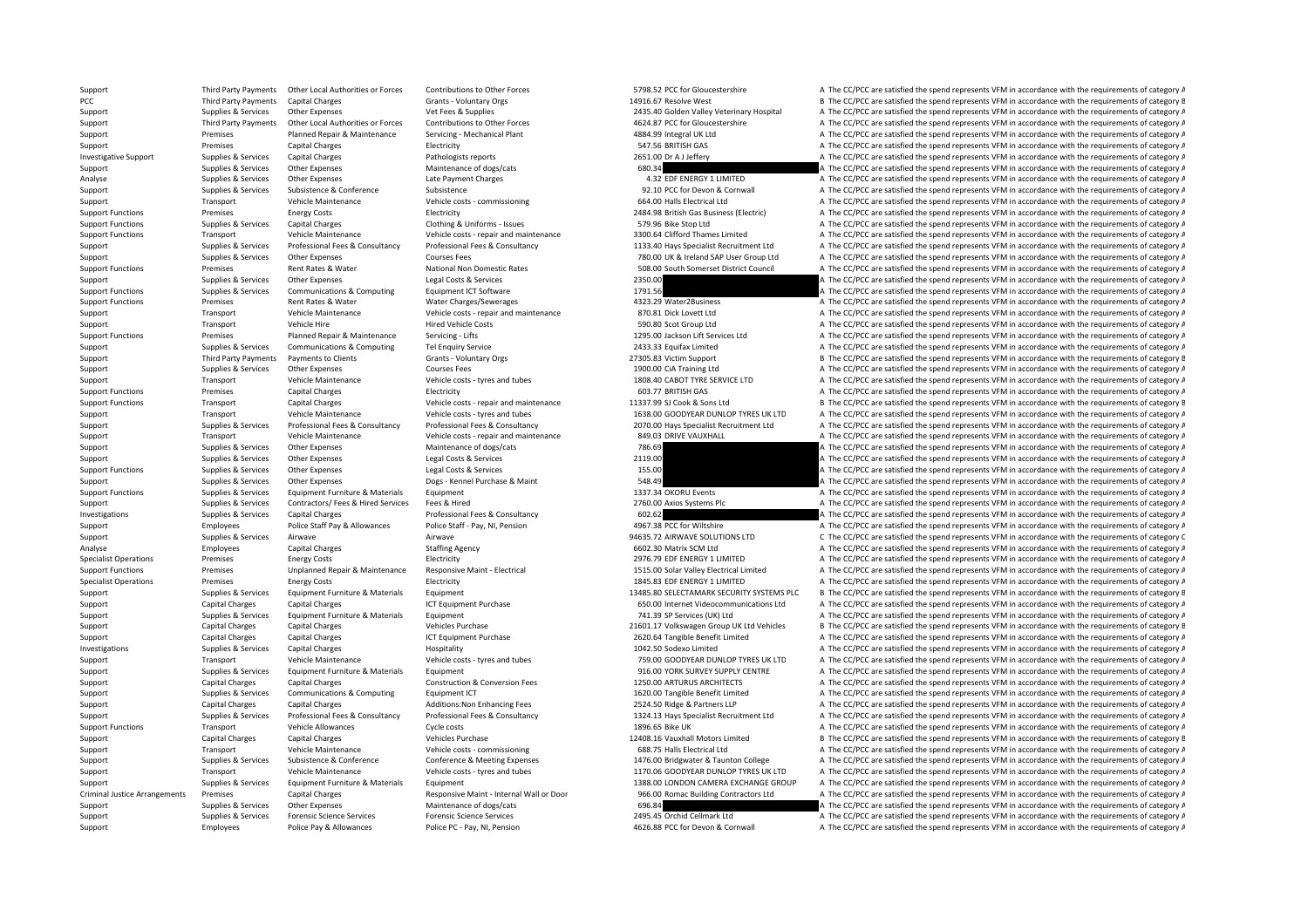Support Capital Charges Capital Charges 20216 1CT Equipment Purchase 2162.65 Tangible Benefit Limited A The CC/PCC are satisfied the spend represents VFM in accordance with the requirements of category A

Support Capital Charges Capital Charges Construction & Conversion Works 36385.75 Bath Demolition Ltd B The CC/PCC are satisfied the spend represents VFM in accordance with the requirements of category B Support Functions Transport Vehicle Allowances Travel fares Travel fares 25.50 Corporate Support HQ Imprest A The CC/PCC are satisfied the spend represents VFM in accordance with the requirements of category A Support Functions Premises Rent Rates & Water National Non Domestic Rates 11088.00 Somerset West and Taunton Council B The CC/PCC are satisfied the spend represents VFM in accordance with the requirements of category B Sup Support Capital Charges Capital Charges ICT Equipment Purchase 1077.00 ATOS IT Services Uk Ltd A The CC/PCC are satisfied the spend represents VFM in accordance with the requirements of category A Support Transport Vehicle Maintenance Vehicle costs - repair and maintenance 1128.88 DRIVE VAUXHALL A The CC/PCC are satisfied the spend represents VFM in accordance with the requirements of category A Support Functions Supplies & Services Contractors/ Fees & Hired Services Fees & Hired 4431.67 My Staff Shop Limited A The CC/PCC are satisfied the spend represents VFM in accordance with the requirements of category A Third Party Payments Other Local Authorities or Forces Contributions to Other Forces Subter Forces 6199.19 PCC for Gloucestershire A The CC/PCC are satisfied the spend represents VFM in accordance with the requirements of Support Support Support Subsistence Subsistence Subsistence Subsistence Subsistence Subsistence Subsistence Subsistence Subsistence Subsistence Subsistence Subsistence Subsistence Subsistence Subsistence Subsistence Subsis Support Functions Premises Energy Costs Electricity Electricity Electricity SO98.28 EDF ENERGY 1 LIMITED A The CC/PCC are satisfied the spend represents VFM in accordance with the requirements of category A Support Capital Charges Capital Charges Other Plant & Equipment 4142.00 Controlco Ltd A The CC/PCC are satisfied the spend represents VFM in accordance with the requirements of category A Support Transport Central Central Central Central Central Travel fares Travel fares and the Support A The CC/PCC are satisfied the spend represents VFM in accordance with the requirements of category A The COV in a stream Support Supplies & Services Other Expenses Courses Fees Courses Fees 1050.00 Oxford University Press A The CC/PCC are satisfied the spend represents VFM in accordance with the requirements of category A Support Functions Premises Energy Costs Energy Costs Electricity Electricity Electricity Electricity Electricity and the COSTS EDF ENERGY 1 LIMITED A The CC/PCC are satisfied the spend represents VFM in accordance with the Support Supplies & Services Contractors/ Fees & Hired Services Fees & Hired Services Fees & Hired 1540.25 SOMERSET COUNTY COUNCIL A The CC/PCC are satisfied the spend represents VFM in accordance with the requirements of c Support Functions Premises Energy Costs Electricity Electricity Functional A The CC/PCC are satisfied the spend represents VFM in accordance with the requirements of category A Support Premises Planned Repair & Maintenance Repairs & Maint General 29785.41 Integral UK Ltd B The CC/PCC are satisfied the spend represents VFM in accordance with the requirements of category B The Support Transport Veh A The CC/PCC are satisfied the spend represents VFM in accordance with the requirements of category A Support Supplies & Services Other Expenses Maintenance of dogs/cats 735.00 735.00 A The CC/PCC are satisfied the spend represents VFM in accordance with the requirements of category A Support Supplies & Services Contractors/ Fees & Hired Services Fees & Hired Services Fees & Hired 510.25 SOMERSET COUNTY COUNCIL A The CC/PCC are satisfied the spend represents VFM in accordance with the requirements of ca Support Functions Supplies & Services Equipment Furniture & Materials Equipment Support Equipment 507.00 WA Products (UK) Ltd t/a SceneSafe A The CC/PCC are satisfied the spend represents VFM in accordance with the require Support Premises Rent Rates & Water Rents Rents Rents Rents Rents 2800.00 North Somerset Council A The CC/PCC are satisfied the spend represents VFM in accordance with the requirements of category A The CO/PCC are satisfie Support Supplies & Services Communications & Computing Faultoment ICT 1019.96 Vodafone 1019.96 Vodafone A The CC/PCC are satisfied the spend represents VFM in accordance with the requirements of category A Support Premises Waste Disposal – Premises Waste Disposal – Premises Waste Disposal – Premises Subsosal – Premises Subsosal – Premises Subsosal – Premises Subsosal – Premises Subsosal – Premises Subsosal – Premises Subsosa Analyse Supplies & Services Other Expenses Late Payment Charges Late Payment Charges 14.90 EDF ENERGY 1 LIMITED A The CC/PCC are satisfied the spend represents VFM in accordance with the requirements of category A Supplies & Services Professional Fees & Consultancy Professional Fees & Consultancy Professional Fees & Consultancy Professional Fees & Consultancy 1700.10 Havs Specialist Recruitment Itd A The CC/PCC are satisfied the spe Support Functions Supplies & Services Printing Stationery & Office Exp Printing Printing 96.53 Xerox (UK) Ltd A The CC/PCC are satisfied the spend represents VFM in accordance with the requirements of category A The Cristo Support Functions Supplies & Services Capital Charges Catering Catering Catering 12976.84 Sodexon Limited B The CC/PCC are satisfied the spend represents VFM in accordance with the requirements of category B Support Functions Premises Planned Repair & Maintenance Servicing - Lifts 1041.00 Jackson Lift Services Ltd A The CC/PCC are satisfied the spend represents VFM in accordance with the requirements of category A Support Functions Supplies & Services Professional Fees & Consultancy Professional Fees & Consultancy Professional Fees & Consultancy Professional Fees & Consultancy Professional Fees & Consultancy Professional Fees & Cons Support Supplies & Services Equipment Furniture & Materials Equipment Operational 3459.60 GMK Ltd A The CC/PCC are satisfied the spend represents VFM in accordance with the requirements of category A Support Third Party Payments Other Local Authorities or Forces Contributions to Other Forces 6753.30 PCC for Wiltshire A The CC/PCC are satisfied the spend represents VFM in accordance with the requirements of category A T Support Functions Premises Rent Rates & Water National Non Domestic Rates 72072.00 North Somerset Council C The CC/PCC are satisfied the spend represents VFM in accordance with the requirements of category C Third Party Payments Other Iocal Authorities or Forces Contributions to Other Forces 26400.00 PCC for Devon & Cornwall B The CC/PCC are satisfied the spend represents VFM in accordance with the requirements of category F Support Functions Premises Capital Charges Rents Rents Rents Rents 16875.00 Pyper Property Partnership B The CC/PCC are satisfied the spend represents VFM in accordance with the requirements of category B Support Support Support Support Services Communications & Computing Foundance Computing Foundance of Computing C The CONSTRITISH TELECOMMUNICATIONS PLC C The CC/PCC are satisfied the spend represents VFM in accordance with Support Employees Police Staff Pay & Allowances Staffing Agency 1400.00 Hays Specialist Recruitment Ltd A The CC/PCC are satisfied the spend represents VFM in accordance with the requirements of category A Support Functions Premises Rent Rates & Water Rents Rents Rents Rents 21000.00 Somerset West and Taunton Council B The CC/PCC are satisfied the spend represents VFM in accordance with the requirements of category B Support Capital Charges Capital Charges Vehicles Purchase 12408.16 Vauxhall Motors Limited B The CC/PCC are satisfied the spend represents VFM in accordance with the requirements of category B Support Capital Charges Capital Charges Additions:Non Enhancing Fees 4140.00 Ridge & Partners LLP A The CC/PCC are satisfied the spend represents VFM in accordance with the requirements of category A The Criters Associates Support Supplies & Services Capital Charges Equipment Equipment 630.00 A Dalton Framing A The CC/PCC are satisfied the spend represents VFM in accordance with the requirements of category A Support Transport Vehicle Allowances Travel fares Travel fares 5356.71 A The CC/PCC are satisfied the spend represents VFM in accordance with the requirements of category A Investigations Supplies & Services Other Expenses Legal Costs & Services A The CC/PCC are satisfied the spend represents VFM in accordance with the requirements of category A Support Premises Planned Repair & Maintenance Intruder Alarms 1616.46 Sovereign Fire & Security Ltd A The CC/PCC are satisfied the spend represents VFM in accordance with the requirements of category A Support Supplies & Services Equipment Furniture & Materials Equipment 1415.00 Sigma Security Devices Ltd A The CC/PCC are satisfied the spend represents VFM in accordance with the requirements of category A Support Capital Charges Capital Charges Vehicle Conversions Vehicle Conversions 8325.67 Ford Motor Company Limited B The CC/PCC are satisfied the spend represents VFM in accordance with the requirements of category B Support Capital Charges Capital Charges 1604 ICT Equipment Purchase 1604.00 Vodafone Corporate Limited A The CC/PCC are satisfied the spend represents VFM in accordance with the requirements of category A Support Functions Transport Capital Charges Vehicle costs - repair and maintenance 1654.82 SJ Cook & Sons Ltd A The CC/PCC are satisfied the spend represents VFM in accordance with the requirements of category A Support Premises Waste Disposal – Premises Waste Disposal – Premises Waste Disposal – Premises Waste Disposal – Premises 107.50 SUEZ Recycling and Recovery UK Ltd A The CC/PCC are satisfied the spend represents VFM in acco Support Functions Supplies & Services Printing Stationery & Office Exp Printing Printing Printing 166.00 Xerox (UK) Ltd A The CC/PCC are satisfied the spend represents VFM in accordance with the requirements of category A Electricity **Examples 2008 Functions Premises A The CC/PCC** are satisfied the spend represents VFM in accordance with the requirements of category A Support Functions Premises Rent Rates & Water Rents Rents Rents Rents Rents Rent Rates Rent Rates and The CC/PCC are satisfied the spend represents VFM in accordance with the requirements of category A Third Party Payments Other Local Authorities or Forces Contributions to Other Forces 1324.83 PCC for Gloucestershire A The CC/PCC are satisfied the spend represents VFM in accordance with the requirements of category A Support Functions Premises Rent Rates & Water National Non Domestic Rates 45864.00 Bath & North East Somerset B The CC/PCC are satisfied the spend represents VFM in accordance with the requirements of category B Support Functions Supplies & Services Capital Charges Catering Catering Catering Catering Supplies A The CC/PCC are satisfied the spend represents VFM in accordance with the requirements of category A The CC/PCC are satisf Support Functions Premises Energy Costs Electricity Electricity Electricity Electricity Electricity and the COST Description and the CC/PCC are satisfied the spend represents VFM in accordance with the requirements of cate Third Party Payments Other Local Authorities or Forces Contributions to Other Forces SO59.05 PCC for Gloucestershire A The CC/PCC are satisfied the spend represents VFM in accordance with the requirements of category A Roads Policing Supplies & Services Capital Charges Manufactures Professional Fees & Consultancy 14474.00 Cubic Transportation Systems Ltd B The CC/PCC are satisfied the spend represents VFM in accordance with the requireme Support Functions Premises Rent Rates & Water National Non Domestic Rates 706.00 Somerset West and Taunton Council A The CC/PCC are satisfied the spend represents VFM in accordance with the requirements of category A Third Party Payments Other Local Authorities or Forces Contributions to Other Forces and the COSO PCC for Gloucestershire and The CC/PCC are satisfied the spend represents VFM in accordance with the requirements of categor Support Supplies & Services Other Expenses Maintenance of dogs/cats 757.50 757.50 A The CC/PCC are satisfied the spend represents VFM in accordance with the requirements of category A Support Functions Premises Rent Rates & Water National Non Domestic Rates 12449.00 South Somerset District Council B The CC/PCC are satisfied the spend represents VFM in accordance with the requirements of category B Support Premises Support Rent Rates & Water Mandlords Service Charge 245.50 Sedgemoor District Council A The CC/PCC are satisfied the spend represents VFM in accordance with the requirements of category A The A The CC/PCC A The CC/PCC are satisfied the spend represents VFM in accordance with the requirements of category A Local Policing Supplies & Services Other Expenses Donations Donations Donations Supplies & Services Other Expenses Donations Donations Donations Supplies & Services Other Expenses Donations Donations Donations Supplies & S Support Capital Charges Capital Charges Vehicles Purchase Vehicles Purchase 32695.00 Volvo Car UK Ltd B The CC/PCC are satisfied the spend represents VFM in accordance with the requirements of category E Support Functions Premises Planned Repair & Maintenance Servicing - Lifts 1448.98 Jackson Lift Services Ltd A The CC/PCC are satisfied the spend represents VFM in accordance with the requirements of category A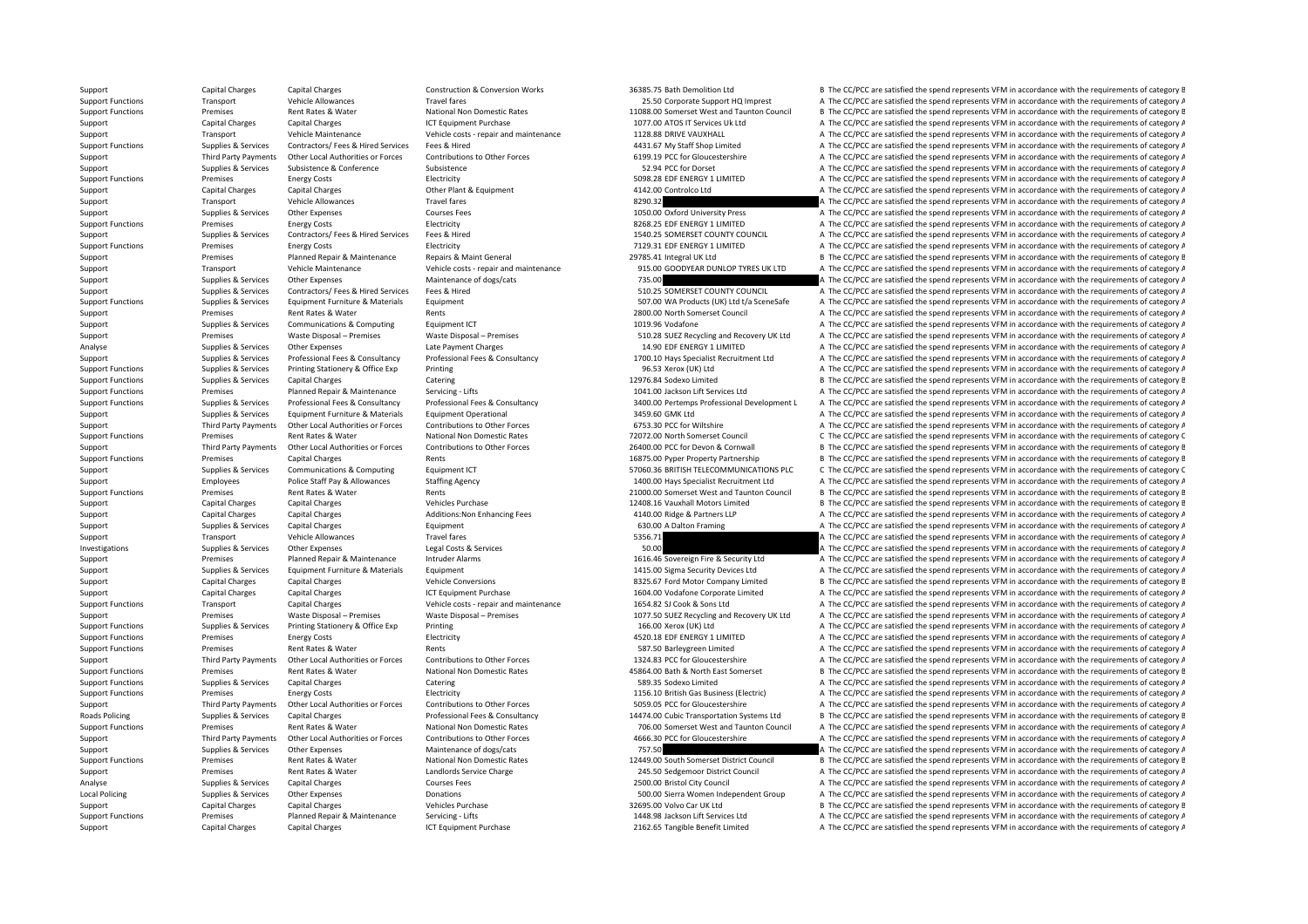Support Premises Rent Rates & Water Water Charges/Sewerages 902.93 South West Water Business A The CC/PCC are satisfied the spend represents VFM in accordance with the requirements of category A

Support Supplies & Services Printing Stationery & Office Exp Postage 3250.00 Neopost Ltd A The CC/PCC are satisfied the spend represents VFM in accordance with the requirements of category A Criminal Justice Arrangements Supplies & Services Other Expenses Remand costs Remand costs Remand costs Remand costs 1022.60 Bidfood A The CC/PCC are satisfied the spend represents VFM in accordance with the requirements o Support Support Supplies & Services Other Expenses Legal Fees 3rd Party Legal Fees 3rd Party 1200.00 A The CC/PCC are satisfied the spend represents VFM in accordance with the requirements of category A The CC/PCC are sati Support Functions Premises Rent Rates & Water National Non Domestic Rates 2062.00 Mendip District Council A The CC/PCC are satisfied the spend represents VFM in accordance with the requirements of category A Criminal Justice Arrangements Supplies & Services Clothing Uniforms & Laundry Laundry & Dry Cleaning Laundry & Dry Cleaning 1996.16 Royal Devon and Exeter NHS Foundati A The CC/PCC are satisfied the spend represents VFM in Support Supplies & Services Contractors/ Fees & Hired Services Fees & Hired Services Fees & Hired 1440.00 Prevent plc A The CC/PCC are satisfied the spend represents VFM in accordance with the requirements of category A Support Supplies & Services Other Expenses Legal Fees 3rd Party 1990.00 900.00 900.00 A The CC/PCC are satisfied the spend represents VFM in accordance with the requirements of category A Support Transport Vehicle Hire A Conference Hired Vehicle Costs Hired Vehicle Costs 1024.80 Scot Group Ltd A The CC/PCC are satisfied the spend represents VFM in accordance with the requirements of category A The Cordinal Operational Support Material Support Supplies & Services Subsistence & Conference Accommodation 76.66 Corporate Support HQ Imprest A The CC/PCC are satisfied the spend represents VFM in accordance with the requirements of Supplies & Services Professional Fees & Consultancy Professional Fees & Consultancy Professional Fees & Consultancy Professional Fees & Consultancy Professional Fees & Consultancy Professional Fees & Consultancy 761.82 PLA Support Premises Maintenance Responsive Maint – Roofs 1343.00 DRA Maintenance Ltd A The CC/PCC are satisfied the spend represents VFM in accordance with the requirements of category A The CO/PCC are satisfied the spend rep Support Functions Premises Rent Rates & Water National Non Domestic Rates 13734.00 South Gloucestershire B The CC/PCC are satisfied the spend represents VFM in accordance with the requirements of category B Criminal Justice Arrangements Supplies & Services Medical Fees 2009 Drugs & Medical Requisites Drugs & Medical Requisites 26.99 204397.00 Somerset County Council Pension Fun C The CC/PCC are satisfied the spend represents Employees Capital Charges Police Staff - Police Pension 294397.00 Somerset Council Pension Fun C The CC/PCC are satisfied the spend represents VFM in accordance with the requirements of category C Support Capital Charges Capital Charges Vehicle Conversions Vehicle Conversions 1605.16 Vauxhall Motors Limited B The CC/PCC are satisfied the spend represents VFM in accordance with the requirements of category B Support Employees Police Pay & Allowances Police Inspector - Pay, NI, Pension Folice Inspector - Pay, NI, Pension 5593.35 PCC for Wiltshire A The CC/PCC are satisfied the spend represents VFM in accordance with the require A The CC/PCC are satisfied the spend represents VFM in accordance with the requirements of category A Support Functions Premises Rent Rates & Water National Non Domestic Rates 77112.00 Sedgemoor District Council C The CC/PCC are satisfied the spend represents VFM in accordance with the requirements of category C Support Employees Police Pay & Allowances Police Sergeant - Pay, NI, Pension 4421.70 PCC for Dorset A The CC/PCC are satisfied the spend represents VFM in accordance with the requirements of category A Support Employees Police Staff Pay & Allowances Police Staff - Pay, NI, Pension 4967.38 PCC for Wiltshire A The CC/PCC are satisfied the spend represents VFM in accordance with the requirements of category A Support Transport Vehicle Maintenance Vehicle costs ‐ repair and maintenance 527.82 Alliance Automotive T/A Mill Autoq A The CC/PCC are satisfied the spend represents VFM in accordance with the requirements of category A T Support Capital Charges Capital Charges ICT Equipment Purchase 1473.39 ATOS IT Services Uk Ltd A The CC/PCC are satisfied the spend represents VFM in accordance with the requirements of category A Support Functions Transport Capital Charges Vehicle costs - repair and maintenance 864.05 SJ Cook & Sons Ltd A The CC/PCC are satisfied the spend represents VFM in accordance with the requirements of category A Support Supplies & Services Other Expenses Dogs - Purchase Dogs and Dogs and the Services Dogs and the CC/PCC are satisfied the spend represents VFM in accordance with the requirements of category A Support Premises Planned Repair & Maintenance Servicing - Mechanical Plant 22808.51 Integral UK Ltd B The CC/PCC are satisfied the spend represents VFM in accordance with the requirements of category B Support Supplies & Services Professional Fees & Consultancy Professional Fees & Consultancy Professional Fees & Consultancy Professional Fees & Consultancy 2501.00 Hartnell Taylor Cook LLP A The CC/PCC are satisfied the sp Support Transport Vehicle Maintenance Vehicle costs • tyres and tubes 572.65 CABOT TYRE SERVICE LTD A The CC/PCC are satisfied the spend represents VFM in accordance with the requirements of category A Support Functions Supplies & Services Capital Charges Fees & Hired Fees & Hired 32370.00 The Behavioural Insights Team B The CC/PCC are satisfied the spend represents VFM in accordance with the requirements of category B Specialist Operations Premises Energy Costs Electricity Electricity Electricity A The CC/PCC are satisfied the spend represents VFM in accordance with the requirements of category A Third Party Payments Other Local Authorities or Forces Contributions to Other Forces of the COPCO of Contributions of Duber Forces 5062.26 PCC for Gloucestershire A The CC/PCC are satisfied the spend represents VFM in acco Support Functions Premises Rent Rates & Water Water Water Charges/Sewerages 553.04 Water2Business A The CC/PCC are satisfied the spend represents VFM in accordance with the requirements of category A The Criterian and prop Support Supplies & Services Communications & Computing Faujoment ICT 1019.96 Vodafone 1019.96 Vodafone A The CC/PCC are satisfied the spend represents VFM in accordance with the requirements of category A Support Premises Rent Rates & Water Rents Rents Rents 267.93 Sedgemoor District Council A The CC/PCC are satisfied the spend represents VFM in accordance with the requirements of category A Third Party Payments Other Local Authorities or Forces Contributions to Other Forces 20011 4762.39 PCC for Gloucestershire A The CC/PCC are satisfied the spend represents VFM in accordance with the requirements of category Support Premises Support Premises Rent Rates & Water Landlords Service Charge 245.50 Sedgemoor District Council A The CC/PCC are satisfied the spend represents VFM in accordance with the requirements of category A Support Support Functions Premises Energy Costs Electricity Electricity Electricity Electricity Electricity Electricity and maintenance 7179.33 EDF ENERGY 1 LIMITED A The CC/PCC are satisfied the spend represents VFM in accordance Support Transport Vehicle Maintenance Vehicle costs - repair and maintenance 732.00 GOODYEAR DUNLOP TYRES UK LTD A The CC/PCC are satisfied the spend represents VFM in accordance with the requirements of category A Support Functions Premises Rent Rates & Water Water Charges/Sewerages 634.11 Water2Business A The CC/PCC are satisfied the spend represents VFM in accordance with the requirements of category A Support Supplies & Services Contractors/ Fees & Hired Services Fees & Hired Services Fees & Hired 2145.00 Voscur Limited A The CC/PCC are satisfied the spend represents VFM in accordance with the requirements of category A Support Employees Police Pay & Allowances Police Superintendent - Pay, NI, Pension 9419.93 PCC for Wiltshire A The CC/PCC are satisfied the spend represents VFM in accordance with the requirements of category A Support Premises Energy Costs Electricity Electricity 18230.16 EDF ENERGY 1 LIMITED B The CC/PCC are satisfied the spend represents VFM in accordance with the requirements of category B Investigations Supplies & Services Professional Fees & Consultancy Professional Fees & Consultancy Professional Fees & Consultancy Professional Fees & Consultancy Professional Fees & Consultancy Stategory A The CC/PCC are Support Supplies & Services Communications & Computing Equipment ICT 40818.57 Telefonica UK Limited B The CC/PCC are satisfied the spend represents VFM in accordance with the requirements of category E Support Functions Supplies & Services Other Expenses Legal Costs & Services Legal Costs & Services Legal Costs & Services Police Inspector - Pay, NI, Pension 700.00 A The CC/PCC are satisfied the spend represents VFM in ac Support Employees Police Pay & Allowances Police Inspector - Pay, NI, Pension 6557.76 PCC for Devon & Cornwall A The CC/PCC are satisfied the spend represents VFM in accordance with the requirements of category A Support Supplies & Services Contractors/ Fees & Hired Services Fees & Hired Services Fees & Hired 1960.06 Cyclescheme Ltd A The CC/PCC are satisfied the spend represents VFM in accordance with the requirements of category Supplies & Services Professional Fees & Consultancy Professional Fees & Consultancy Professional Fees & Consultancy Professional Fees & Consultancy Professional Fees & Consultancy Professional Fees & Consultancy 2587.50 Ha Support Capital Charges Capital Charges Additions:Non Enhancing Fees 3500.00 Services Design Solution Ltd A The CC/PCC are satisfied the spend represents VFM in accordance with the requirements of category A Support Premises Support Rent Rates & Water Water Charges/Sewerages Mater 2002.21 Water2Business A The CC/PCC are satisfied the spend represents VFM in accordance with the requirements of category A The Coronace with the r Support Supplies & Services Other Expenses Legal Costs & Services Legal Costs & Services A The CC/PCC are satisfied the spend represents VFM in accordance with the requirements of category A Supplies & Services Professional Fees & Consultancy Professional Fees & Consultancy Professional Fees & Consultancy Professional Fees & Consultancy Professional Fees & Consultancy Professional Fees & Consultancy Services 5 Support Third Party Payments Other Local Authorities or Forces Agency Payments - OLAs 5547.00 SOMERSET COUNTY COUNCIL A The CC/PCC are satisfied the spend represents VFM in accordance with the requirements of category A Third Party Payments Other Local Authorities or Forces Contributions to Other Forces S408.99 PCC for Gloucestershire A The CC/PCC are satisfied the spend represents VFM in accordance with the requirements of category A Support Functions Supplies & Services Other Expenses Cost Of Appeals Cost Of Appeals Cost Of Appeals Cost Of Appeals 528.00 Support Functions and COVEC are satisfied the spend represents VFM in accordance with the requirem Support Supplies & Services Equipment Furniture & Materials Equipment Repairs & Maintenance 4175.00 Dynamic CCTV Ltd A The CC/PCC are satisfied the spend represents VFM in accordance with the requirements of category A Support Functions Premises Premises Rent Rates & Water Landlords Service Charge Landlords Service Charge Landlords Service Charge Support Support A The CC/PCC are satisfied the spend represents VFM in accordance with the r Support Supplies & Services Equipment Furniture & Materials Equipment 1144.00 Sonic Communications (INT) Ltd A The CC/PCC are satisfied the spend represents VFM in accordance with the requirements of category A Support Supplies & Services Other Expenses Licences & Orders Stategory A The CC/PCC are satisfied the spend represents VFM in accordance with the requirements of category A Analyse Employees Capital Charges Staffing Agency Staffing Agency 12314.07 Matrix SCM Ltd B The CC/PCC are satisfied the spend represents VFM in accordance with the requirements of category E<br>Support Capital Charges Capita Support Capital Charges Capital Charges Vehicles Purchase Vehicles Purchase 12408.16 Vauxhall Motors Limited B The CC/PCC are satisfied the spend represents VFM in accordance with the requirements of category B Support Supplies & Services Other Expenses Courses Fees Courses Fees 550.00 CIPR 550.00 CIPR A The CC/PCC are satisfied the spend represents VFM in accordance with the requirements of category A Support Premises Rent Rates & Water Rents Rents Rents 267.93 Sedgemoor District Council A The CC/PCC are satisfied the spend represents VFM in accordance with the requirements of category A The crystal and the council a sp Support Premises Rent Rates & Water Rents Rents Rents Settember 2012 Council Settember 2013 Council A The CC/PCC are satisfied the spend represents VFM in accordance with the requirements of category A Support Transport Vehicle Maintenance Vehicle costs – tyres and tubes 1001.00 GOODYEAR DUNLOP TYRES UK LTD A The CC/PCC are satisfied the spend represents VFM in accordance with the requirements of category A Support Supplies & Services Other Expenses Courses Fees Courses Fees Save and A The CC/PCC are satisfied the spend represents VFM in accordance with the requirements of category A Support Functions Supplies & Services Capital Charges Equipment ICT Software Equipment ICT Software 37836.84 Herjavec Group Limited B The CC/PCC are satisfied the spend represents VFM in accordance with the requirements of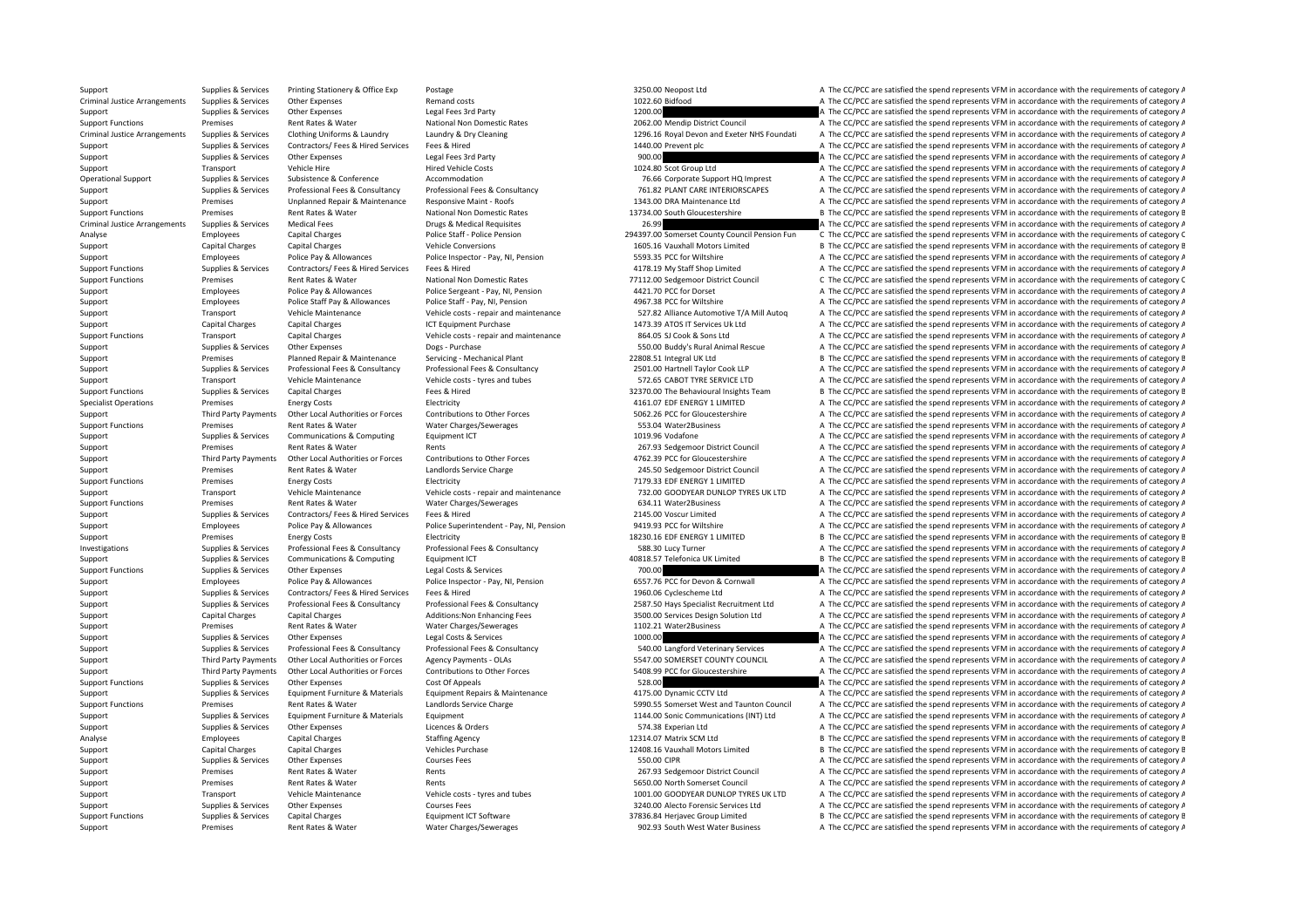Support Employees Police Staff Pay & Allowances Staffing Agency 1750.00 Hays Specialist Recruitment Ltd A The CC/PCC are satisfied the spend represents VFM in accordance with the requirements of category A Support Employees Police Pay & Allowances Police Sergeant - Pay, NI, Pension 5176.34 PCC for Dorset A The CC/PCC are satisfied the spend represents VFM in accordance with the requirements of category A The CC/PCC are satis Support Functions Supplies & Services Equipment - Consumables Equipment - Consumables Equipment - Consumables Equipment - Consumables Equipment - Consumables 620.00 Cubic Defence UK Ltd A The CC/PCC are satisfied the spend Support Functions Supplies & Services Capital Charges Equipment ICT Repairs & Maintenance 9100.00 Cohort Software Ltd A The CC/PCC are satisfied the spend represents VFM in accordance with the requirements of category A Local Policing Supplies & Services Clothing Uniforms & Laundry Clothing & Uniforms - non-stock 1232.65 iContact Branding Ltd A The CC/PCC are satisfied the spend represents VFM in accordance with the requirements of catego Local Policing Supplies & Services Professional Fees & Consultancy Professional Fees & Consultancy Professional Fees & Consultancy Professional Fees & Consultancy Professional Fees & Consultancy Professional Fees & Consult Support Transport Vehicle Maintenance Vehicle costs - tyres and tubes 1837.00 GOODYEAR DUNLOP TYRES UK LTD A The CC/PCC are satisfied the spend represents VFM in accordance with the requirements of category A Support Premises Unplanned Repair & Maintenance Responsive Maint - Internal Wall or Door 984.00 Avon County Blinds A The CC/PCC are satisfied the spend represents VFM in accordance with the requirements of category A The C Support Functions Premises Planned Repair & Maintenance Premises Costs 2695.00 Solar Valley Electrical Limited A The CC/PCC are satisfied the spend represents VFM in accordance with the requirements of category A Support Supplies & Services Other Expenses Maintenance of dogs/cats 757.50 757.50 A The CC/PCC are satisfied the spend represents VFM in accordance with the requirements of category A Support Transport Vehicle Allowances Travel fares Travel fares 36.13 PCC for Wiltshire A The CC/PCC are satisfied the spend represents VFM in accordance with the requirements of category A The Criteria of category A The CC Support Functions Supplies & Services Equipment Furniture & Materials Equipment 611.33 Blandford Tools Ltd A The CC/PCC are satisfied the spend represents VFM in accordance with the requirements of category A Supplies & Services Professional Fees & Consultancy Professional Fees & Consultancy Professional Fees & Consultancy Professional Fees & Consultancy Consultancy 644.97 Western Power Distribution (SW) A The CC/PCC are satisf A The CC/PCC are satisfied the spend represents VFM in accordance with the requirements of category A Investigative Support Supplies & Services Capital Charges Pathologists reports Pathologists reports 2612.00 Dr R J Delaney A The CC/PCC are satisfied the spend represents VFM in accordance with the requirements of category Investigative Support Supplies & Services Capital Charges Pathologists reports Pathologists reports 2651.00 Dr R J Delaney A The CC/PCC are satisfied the spend represents VFM in accordance with the requirements of category A The CC/PCC are satisfied the spend represents VFM in accordance with the requirements of category A Support Supplies & Services Communications & Computing Equipment ICT Repairs & Maintenance 1776.00 Vodafone 1776.00 Vodafone A The CC/PCC are satisfied the spend represents VFM in accordance with the requirements of catego Support Functions Supplies & Services Contractors/ Fees & Hired Services Fees & Hired - Accreditation 618.00 CHARTERED MANAGEMENT INSTITUTE A The CC/PCC are satisfied the spend represents VFM in accordance with the require Support Supplies & Services Other Expenses Legal Fees 3rd Party Legal Fees 3rd Party 5309.58 Services Contents of category A The CC/PCC are satisfied the spend represents VFM in accordance with the requirements of category Support Supplies & Services Equipment Furniture & Materials Equipment Operational Equipment Operational 2050.90 Sigma Security Devices Ltd A The CC/PCC are satisfied the spend represents VFM in accordance with the requirem Support Transport Vehicle Workshops/Maintenance Vehicle Materials 602.61 SAFETY‐KLEEN UK LTD A The CC/PCC are satisfied the spend represents VFM in accordance with the requirements of category A Support Transport Vehicle Allowances Travel fares Travel fares and the CCC are satisfied the spend represents VFM in accordance with the requirements of category A Support Capital Charges Capital Charges Vehicles Purchase Vehicles Purchase 16193.44 Ford Motor Company Limited B The CC/PCC are satisfied the spend represents VFM in accordance with the requirements of category B Support Functions Premises Rent Rates & Water National Non Domestic Rates 2772.00 North Somerset Council A The CC/PCC are satisfied the spend represents VFM in accordance with the requirements of category A Support Functions Supplies & Services Capital Charges Fees & Hired Fees & Hired 1750.00 Bristol City Council City Council A The CC/PCC are satisfied the spend represents VFM in accordance with the requirements of category Support Functions Premises Energy Costs Electricity Functions Premises Energy Costs Electricity Functions and EDF ENERGY 1 LIMITED A The CC/PCC are satisfied the spend represents VFM in accordance with the requirements of Support Supplies & Services Other Expenses Maintenance of dogs/cats 789.15 789.15 A The CC/PCC are satisfied the spend represents VFM in accordance with the requirements of category A Support Transport Vehicle Maintenance Vehicle costs - repair and maintenance 550.75 DRIVE VAUXHALL A The CC/PCC are satisfied the spend represents VFM in accordance with the requirements of category A Support Functions Premises Energy Costs Electricity Electricity 6885.36 EDF ENERGY 1 LIMITED A The CC/PCC are satisfied the spend represents VFM in accordance with the requirements of category A Support Supplies & Services Equipment Furniture & Materials Publications including books 1110.00 BOOKSOURCE A The CC/PCC are satisfied the spend represents VFM in accordance with the requirements of category A The CORC are Support Supplies & Services Forensic Science Services Forensic Science Services Forensic Science Services Forensic Science Services 5227.30 Orchid Cellmark Ltd A The CC/PCC are satisfied the spend represents VFM in accorda Support Premises Planned Repair & Maintenance Premises Costs Premises Costs 9977.29 DRA Maintenance Ltd A The CC/PCC are satisfied the spend represents VFM in accordance with the requirements of category A The Critical Con Support Capital Charges Capital Charges Construction & Conversion Fees 2394.00 Loxley Solicitors Limited A The CC/PCC are satisfied the spend represents VFM in accordance with the requirements of category A Support Transport Vehicle Maintenance Vehicle costs - tyres and tubes 897.78 GOODYEAR DUNLOP TYRES UK LTD A The CC/PCC are satisfied the spend represents VFM in accordance with the requirements of category A Support Supplies & Services Contractors/ Fees & Hired Services Fees & Hired Services Fees & Hired 1914.10 PCC For Essex A The CC/PCC are satisfied the spend represents VFM in accordance with the requirements of category A Support Supplies & Services Printing Stationery & Office Exp Postage 2250.00 PURCHASE POWER A The CC/PCC are satisfied the spend represents VFM in accordance with the requirements of category A Support Third Party Payments to Clients Grants - Voluntary Orgs 41250.00 North Somerset Council B The CC/PCC are satisfied the spend represents VFM in accordance with the requirements of category B Support Capital Charges Capital Charges Capital Charges Conversion Execution & Conversion Fees 6000.00 HLMAD LIMITED A The CC/PCC are satisfied the spend represents VFM in accordance with the requirements of category A The Support Supporter Subsistence Subsistence Subsistence Subsistence Subsistence Subsistence Subsistence Subsistence Subsistence Subsistence Subsistence Subsistence Subsistence Subsistence Subsistence Subsistence Subsistence Sunnips & Services Professional Fees & Consultancy Professional Fees & Consultancy Consultancy and the CONCLET CHARGE Imited a The CC/PCC are satisfied the spend represents VFM in accordance with the requirements of catego Support Supplies & Services Other Expenses Courses Fees Courses Fees 357.50 PCC for Devon & Cornwall A The CC/PCC are satisfied the spend represents VFM in accordance with the requirements of category A Support Capital Charges Capital Charges Vehicles Purchase Vehicles Purchase 17448.00 Hyundai Motor Company Ltd B The CC/PCC are satisfied the spend represents VFM in accordance with the requirements of category B Investigative Support Supplies & Services Capital Charges Mathologists reports Pathologists reports 5302.00 Dr R J Delaney A The CC/PCC are satisfied the spend represents VFM in accordance with the requirements of category Support Supplies & Services Communications & Computing Equipment ICT and the Services Computing Equipment ICT 27440.25 Telefonica UK Limited B The CC/PCC are satisfied the spend represents VFM in accordance with the requir Support Supplies & Services Other Expenses Courses Fees Courses Fees 1609.00 PCC for West Mercia A The CC/PCC are satisfied the spend represents VFM in accordance with the requirements of category A Support Functions Supplies & Services Printing Stationery & Office Exp Postage 7583.39 7583.39 7583.39 A The CC/PCC are satisfied the spend represents VFM in accordance with the requirements of category A Support Transport Vehicle Hire Vehicle Hire Hired Vehicle Costs Hired Vehicle Costs and maintenance and the COSTS 830.21 Scot Group Ltd A The CC/PCC are satisfied the spend represents VFM in accordance with the requirement Support Transport Vehicle Maintenance Vehicle Costs - repair and maintenance 693.26 Alliance Automotive T/A Mill Autoq A The CC/PCC are satisfied the spend represents VFM in accordance with the requirements of category A T Support Employees Police Pay & Allowances Police PC - Pay, NI, Pension 4624.88 PCC for Devon & Cornwall A The CC/PCC are satisfied the spend represents VFM in accordance with the requirements of category A Support Supplies & Services Equipment Furniture & Materials Equipment 1276.50 DRA Maintenance Ltd A The CC/PCC are satisfied the spend represents VFM in accordance with the requirements of category A Third Party Payments Other Local Authorities or Forces Contributions to Other Forces S287.94 PCC for Gloucestershire A The CC/PCC are satisfied the spend represents VFM in accordance with the requirements of category A Support Functions Transport Vehicle Workshops/Maintenance Vehicle Workshop 583.33 Aircraft Tool Hire A The CC/PCC are satisfied the spend represents VFM in accordance with the requirements of category A Support Functions Premises Unplanned Repair & Maintenance Asbestos - General 3090.00 G & L Consultancy Ltd A The CC/PCC are satisfied the spend represents VFM in accordance with the requirements of category A Transport Veh Support Transport Vehicle Maintenance Vehicle costs - fuel 29927.55 Arval UK Ltd B The CC/PCC are satisfied the spend represents VFM in accordance with the requirements of category B Support Capital Charges Capital Charges Additions:Non Enhancing Fees 15614.10 Ridge & Partners LLP B The CC/PCC are satisfied the spend represents VFM in accordance with the requirements of category E Support Supplies & Services Other Expenses Horses Farrier Costs and A The CC/PCC are satisfied the spend represents VFM in accordance with the requirements of category A Support Premises Rent Rates & Water Rents Rents Rents 15470.00 Kingsmead of Bath B The CC/PCC are satisfied the spend represents VFM in accordance with the requirements of category B Support Functions Premises Premises Rent Rates & Water National Non Domestic Rates 22176.00 Bristol City Council B The CC/PCC are satisfied the spend represents VFM in accordance with the requirements of category B The COV Support Capital Charges Capital Charges Construction & Conversion Fees 6500.00 IMT Ltd t/a Vislink A The CC/PCC are satisfied the spend represents VFM in accordance with the requirements of category A Support Functions Premises Rent Rates & Water National Non Domestic Rates 3805.00 Bristol City Council A The CC/PCC are satisfied the spend represents VFM in accordance with the requirements of category A Support Capital Charges Capital Charges Capital Charges Vehicles Purchase Vehicles Purchase 17499.38 Ford Motor Company Limited B The CC/PCC are satisfied the spend represents VFM in accordance with the requirements of cat C The CC/PCC are satisfied the spend represents VFM in accordance with the requirements of category C Support Transport Vehicle Maintenance Vehicle costs - repair and maintenance 4802.06 Dick Lovett Ltd A The CC/PCC are satisfied the spend represents VFM in accordance with the requirements of category A Support Supplies & Services Other Expenses Maintenance of dogs/cats 734.34 734.34 A The CC/PCC are satisfied the spend represents VFM in accordance with the requirements of category A Support Premises Unplanned Repair & Maintenance Responsive Maint - Plumbing & Water 1320.00 DRA Maintenance Ltd A The CC/PCC are satisfied the spend represents VFM in accordance with the requirements of category A Operational Support Supplies & Services Other Expenses Dogs - Food Dogs - Food 743.43 Crown Petfoods Ltd A The CC/PCC are satisfied the spend represents VFM in accordance with the requirements of category A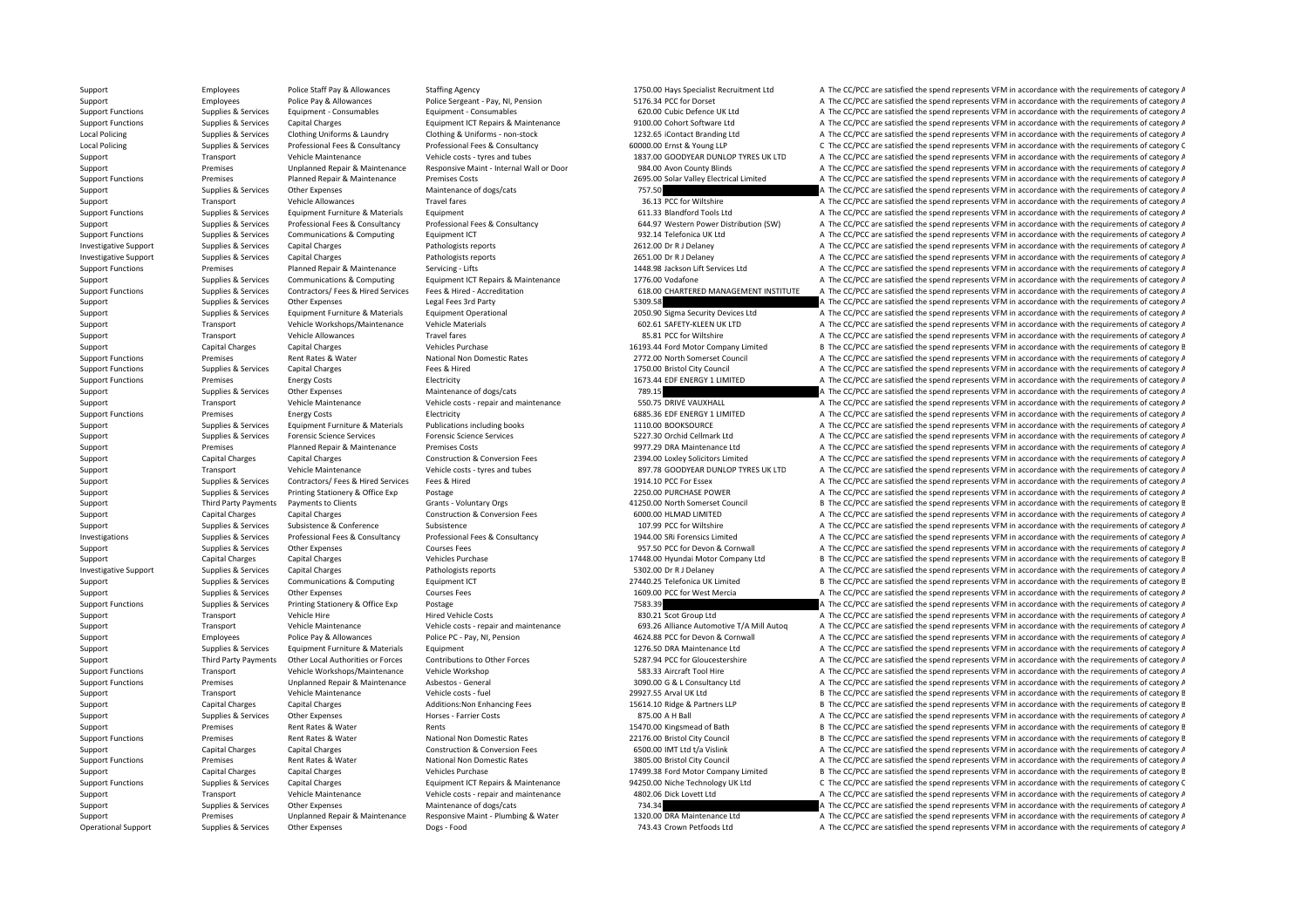Support Premises Rent Rates & Water National Non Domestic Rates 1043.00 Bath & North East Somerset A The CC/PCC are satisfied the spend represents VFM in accordance with the requirements of category A Support Supplies & Services Equipment Furniture & Materials Equipment Operational Equipment Operational 5142.60 VIKING ARMS LTD A The CC/PCC are satisfied the spend represents VFM in accordance with the requirements of cat Support Capital Charges Capital Charges Capital Charges Additions:Non Enhanc Cn&Wk B&I 584.00 Controlco Ltd A The CC/PCC are satisfied the spend represents VFM in accordance with the requirements of category A Support Supp Supplies & Services Professional Fees & Consultancy Professional Fees & Consultancy Professional Fees & Consultancy Professional Fees & Consultancy Professional Fees & Consultancy Professional Fees & Consultancy 2750.00 ME Support Support Supportes Portensic Science Services Forensic Science Services Protensic Science Services Protensic Science Services Protensies Contents are a December 2038.30 Orchid Cellmark Ltd A The CC/PCC are satisfied Support Functions Supplies & Services Capital Charges A The Comment Charges Equipment 736.00 Prometheus Medical Ltd A The CC/PCC are satisfied the spend represents VFM in accordance with the requirements of category A Support Third Party Payments Payments to Clients Grants - Voluntary Orgs 25000.00 Julian House B The CC/PCC are satisfied the spend represents VFM in accordance with the requirements of category B Disused Supplies & Services Printing Stationery & Office Exp Printing Printing Printing 1748.56 Xerox (UK) Ltd A The CC/PCC are satisfied the spend represents VFM in accordance with the requirements of category A Transport Support Transport Vehicle Allowances Travel fares Travel fares and the SAO BEAD and the CC/PCC are satisfied the spend represents VFM in accordance with the requirements of category A Support Functions Supplies & Services Medical Fees Drugs & Medical Requisites Drugs & Medical Requisites Drugs & Medical Requisites 166.50 A The CC/PCC are satisfied the spend represents VFM in accordance with the requirem Specialist Operations Premises Premises Rent Rates Rent Rates National Non Domestic Rates National Non Domestic Rates 1191.00 North Somerset Council A The CC/PCC are satisfied the spend represents VFM in accordance with th Third Party Payments Other Local Authorities or Forces Contributions to Other Forces 4624.87 PCC for Gloucestershire A The CC/PCC are satisfied the spend represents VFM in accordance with the requirements of category A Support Premises Premises Premises Rent Rates & Water National Non Domestic Rates National Non Domestic Rates 1166.00 Bath & North East Somerset A The CC/PCC are satisfied the spend represents VFM in accordance with the re A The CC/PCC are satisfied the spend represents VFM in accordance with the requirements of category A Support Functions Employees Indirect Employee Expenses Direct Medical Intervention 600.00 600.00 A The CC/PCC are satisfied the spend represents VFM in accordance with the requirements of category A Support Supplies & Services Equipment Furniture & Materials Equipment Equipment Equipment Equipment Equipment Equipment and the CC/PC are satisfied the spend represents VFM in accordance with the requirements of category A Support Transport Vehicle Workshops/Maintenance Vehicle Workshop 654.48 Calibration & Consultancy Services A The CC/PCC are satisfied the spend represents VFM in accordance with the requirements of category A Support Functions Supplies & Services Professional Fees & Consultancy Professional Fees & Consultancy 871.78 Alex Lock A The CC/PCC are satisfied the spend represents VFM in accordance with the requirements of category A Criminal Justice Arrangements Supplies & Services Professional Fees & Consultancy Professional Fees & Consultancy Professional Fees & Consultancy Professional Fees & Consultancy Professional Fees & Consultancy Professional Support Employees Police Pay & Allowances Police Sergeant - Pay, NI, Pension 4488.67 PCC for Dorset A The CC/PCC are satisfied the spend represents VFM in accordance with the requirements of category A Support Supplies & Services Other Expenses Dogs - Kennel Purchase & Maint 600.00 St Giles Animal Centre Ltd A The CC/PCC are satisfied the spend represents VFM in accordance with the requirements of category A The Criteria Operational Support Supplies & Services Contractors/ Fees & Hired Services Fees & Hired 344.00 344.00 A The CC/PCC are satisfied the spend represents VFM in accordance with the requirements of category A Support Capital Charges Capital Charges Construction & Conversion Works 870.00 AVON ROAD MARK LTD A The CC/PCC are satisfied the spend represents VFM in accordance with the requirements of category A Support Functions Premises Rent Rates & Water National Non Domestic Rates 614.00 South Gloucestershire A The CC/PCC are satisfied the spend represents VFM in accordance with the requirements of category A Specialist Operations Supplies & Services Foulyoment Furniture & Materials Foulyoment 4747.50 A The CC/PCC are satisfied the spend represents VFM in accordance with the requirements of category A Support Functions Supplies & Services Contractors/ Fees & Hired Services Fees & Hired Services Fees & Hired 1228.33 My Staff Shop Limited A The CC/PCC are satisfied the spend represents VFM in accordance with the requireme Support Functions Premises Rent Rates & Water National Non Domestic Rates 19404.00 North Somerset Council B The CC/PCC are satisfied the spend represents VFM in accordance with the requirements of category B Support Supplies & Services Communications & Computing Equipment ICT 1600.00 Telefonica UK Limited A The CC/PCC are satisfied the spend represents VFM in accordance with the requirements of category A Analyse Supplies & Services Other Expenses Courses Fees Courses Fees 2720.00 Kent Police & Crime Commissioner A The CC/PCC are satisfied the spend represents VFM in accordance with the requirements of category A Support Supplies & Services Printing Stationery & Office Exp Printing Printing States and December 540.00 PCC for Gloucestershire A The CC/PCC are satisfied the spend represents VFM in accordance with the requirements of c Support Transport Vehicle Maintenance Vehicle costs - fuel vehicle costs - fuel 4020.84 A The CC/PCC are satisfied the spend represents VFM in accordance with the requirements of category A Support Costs and the spend repr Supplies & Services Professional Fees & Consultancy Professional Fees & Consultancy Professional Fees & Consultancy Professional Fees & Consultancy 1172.60 Hartnell Taylor Cook LLP A The CC/PCC are satisfied the spend repo Support Supplies & Services Other Expenses Legal Costs & Services 1500.00 A The CC/PCC are satisfied the spend represents VFM in accordance with the requirements of category A Dealing with the Public Supplies & Services Other Expenses Courses Fees Courses Fees 2720.00 Kent Police & Crime Commissioner A The CC/PCC are satisfied the spend represents VFM in accordance with the requirements of categ Support Functions Supplies & Services Other Expenses Legal Costs & Services 2034.00 2034.00 A The CC/PCC are satisfied the spend represents VFM in accordance with the requirements of category A Supplies & Services Communications & Computing Equipment ICT Repairs & Maintenance 3568.00 Pomerov IT Solutions UK Limited A The CC/PCC are satisfied the spend represents VFM in accordance with the requirements of category Support Capital Charges Capital Charges Additions:Non Enhanc Cn&Wk B&I 305563.48 North Bristol NHS Trust C The CC/PCC are satisfied the spend represents VFM in accordance with the requirements of category C Support Support Support Support Communications & Computing Foundance Furch 840.00 Data Pro IT Ltd A The CC/PCC are satisfied the spend represents VFM in accordance with the requirements of category A Support Supplies & Services Equipment Furniture & Materials Equipment 2319.08 Laerdal Medical Limited A The CC/PCC are satisfied the spend represents VFM in accordance with the requirements of category A Support Supportes Forensic Science Services Forensic Science Services Forensic Science Services 6521.50 Orchid Cellmark Ltd A The CC/PCC are satisfied the spend represents VFM in accordance with the requirements of categor Support Support Support Support Services Forensic Science Services Properties Properties Properties 2437.45 Orchid Cellmark Ltd A The CC/PCC are satisfied the spend represents VFM in accordance with the requirements of cat Support Supplies & Services Other Expenses Maintenance of dogs/cats 820.83 820.83 A The CC/PCC are satisfied the spend represents VFM in accordance with the requirements of category A Support Employees Police Staff Pay & Allowances Staffing Agency 577.67 Hays Specialist Recruitment Ltd A The CC/PCC are satisfied the spend represents VFM in accordance with the requirements of category A Support Transport Vehicle Workshops/Maintenance Vehicle Workshop 827.80 Snap-on Tools Ltd A The CC/PCC are satisfied the spend represents VFM in accordance with the requirements of category A Support Supplies & Services Subsistence & Conference Accommodation Accommodation 707.67 A The CC/PCC are satisfied the spend represents VFM in accordance with the requirements of category A Support Capital Charges Capital Charges Vehicles Purchase 12408.16 Vauxhall Motors Limited B The CC/PCC are satisfied the spend represents VFM in accordance with the requirements of category B Disused Supplies & Services Printing Stationery & Office Exp Printing Printing 3594.03 Xerox (UK) Ltd A The CC/PCC are satisfied the spend represents VFM in accordance with the requirements of category A Support Premises Capital Charges Capital Charges Cleaning Charges Cleaning Charges Cleaning Charges Cleaning Charges 2595.71 Sodexo Limited B The CC/PCC are satisfied the spend represents VFM in accordance with the require Support Employees Police Staff Pay & Allowances Staffing Agency Staff Pay Staff Pay and the CONSCONTER STATE CONSCONTENT A The CC/PCC are satisfied the spend represents VFM in accordance with the requirements of category A Support Supplies & Services Communications & Computing Equipment ICT Software Services Support Support Support Support Support Support Support Services Communications & Computing Equipment ICT Software Support Support A Th Support Supplies & Services Communications & Computing Equipment ICT Software 8612.85 8612.85 A The CC/PCC are satisfied the spend represents VFM in accordance with the requirements of category A Support Transport Vehicle Maintenance Vehicle costs – tyres and tubes 828.00 GOODYEAR DUNLOP TYRES UK LTD A The CC/PCC are satisfied the spend represents VFM in accordance with the requirements of category A Support Employees Police Pay & Allowances Police Inspector - Pay, NI, Pension 6466.01 PCC for Devon & Cornwall A The CC/PCC are satisfied the spend represents VFM in accordance with the requirements of category A Support Transport Vehicle Maintenance Vehicle costs – tyres and tubes 1817.50 GOODYEAR DUNLOP TYRES UK LTD A The CC/PCC are satisfied the spend represents VFM in accordance with the requirements of category A The Computer Support Supplies & Services Other Expenses Remand costs Remand costs and the Service of Control of Control of Control of Control of Control of Control of Control of Control of Control of Control of Control of Control of Co Third Party Payments Other Local Authorities or Forces Contributions to Other Forces A841.47 PCC for Gloucestershire A The CC/PCC are satisfied the spend represents VFM in accordance with the requirements of category A Support Transport Vehicle Allowances Travel fares Travel fares 7.50 PCC for Devon & Cornwall A The CC/PCC are satisfied the spend represents VFM in accordance with the requirements of category A Support Rent Rent Rates & Water Rents Rents Rents Sets are the COLO North Somerset Council A The CC/PCC are satisfied the spend represents VFM in accordance with the requirements of category A Support Supplies & Services Equipment Furniture & Materials Equipment Equipment Equipment Supplies Equipment Supplies Equipment Supplies & Services Communications & Computing Equipment ICT Repairs & Maintenance 3568.00 Pom Supplies & Services Communications & Computing Equipment ICT Repairs & Maintenance 3568.00 Pomeroy IT Solutions UK Limited A The CC/PCC are satisfied the spend represents VFM in accordance with the requirements of category Analyse Transport Vehicle Allowances Travel fares 16.69 Corporate Support HQ Imprest A The CC/PCC are satisfied the spend represents VFM in accordance with the requirements of category A Support Functions Supplies & Services Professional Fees & Consultancy Professional Fees & Consultancy Professional Fees & Consultancy Professional Fees & Consultancy 1325.00 Xerox (UK) Ltd A The CC/PCC are satisfied the sp Support Supplies & Services Forensic Science Services Forensic Science Services Forensic Science Services Forensic Science Services and the spend represents of category B The CC/PCC are satisfied the spend represents VFM i Third Party Payments Other Local Authorities or Forces Contributions to Other Forces 20011 4736.90 PCC for Gloucestershire A The CC/PCC are satisfied the spend represents VFM in accordance with the requirements of category Support Capital Charges Capital Charges Vehicles Purchase Vehicles Purchase 12408.16 Vauxhall Motors Limited B The CC/PCC are satisfied the spend represents VFM in accordance with the requirements of category B Support Functions Supplies & Services Capital Charges Catering Catering Catering Catering 1150.00 Sodexo Limited A The CC/PCC are satisfied the spend represents VFM in accordance with the requirements of category A

Support Capital Charges Capital Charges Capital Charges ICT Equipment Purchase ICT Equipment Purchase 713.00 Tangible Benefit Limited A The CC/PCC are satisfied the spend represents VFM in accordance with the requirements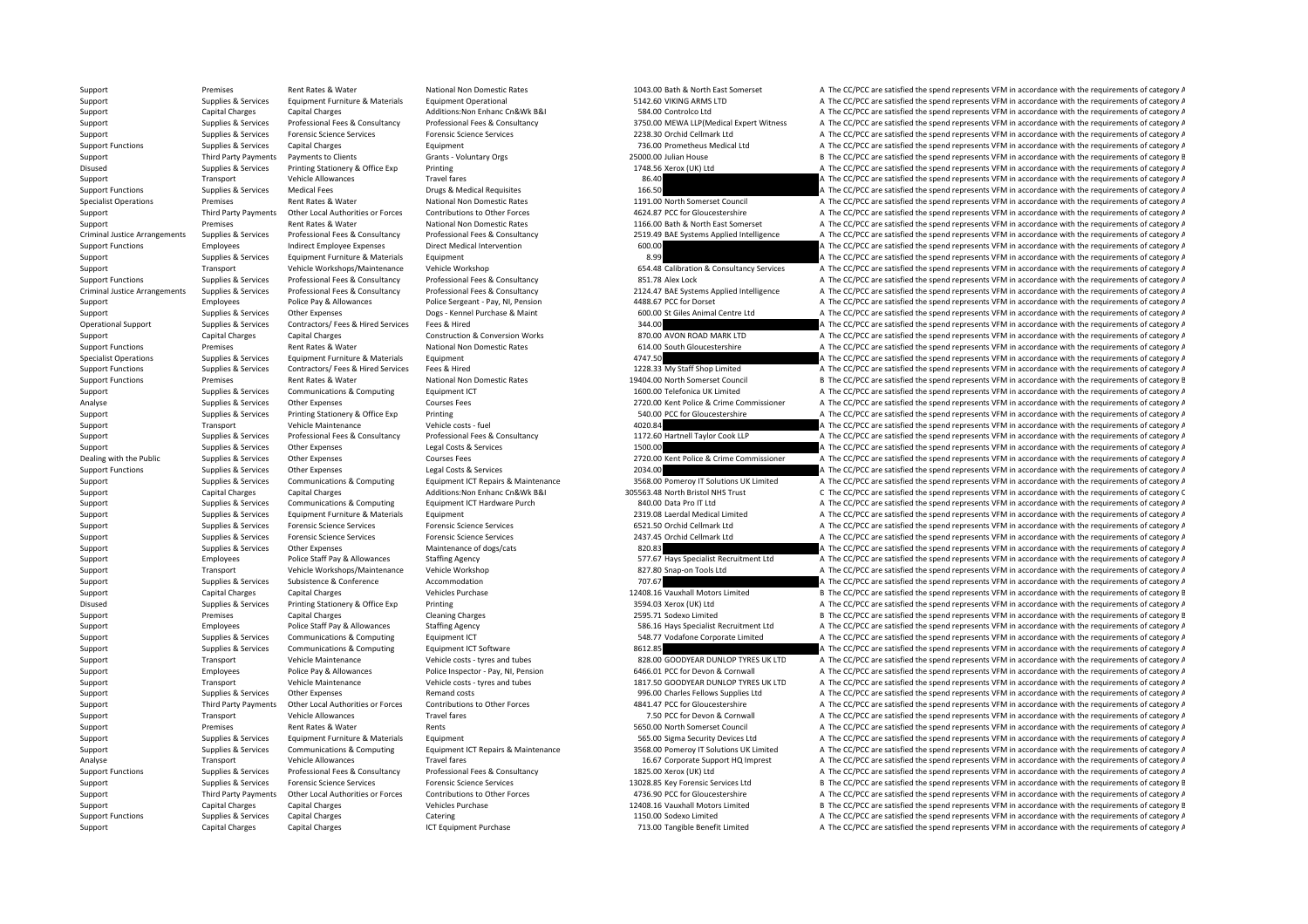Local Policing Third Party Payments Capital Charges Grants - Voluntary Orgs 23170.00 South Gloucestershire Council B The CC/PCC are satisfied the spend represents VFM in accordance with the requirements of category B Support Supplies & Services Communications & Computing Equipment ICT equipment ICT and the Services Computing Equipment ICT and the Services and the CC/PCC are satisfied the spend represents VFM in accordance with the requ Support Functions Premises Planned Repair & Maintenance Planned Maint - Electrical Support Premises Planned Maint Planned Maint - Electrical Limited Support A The CC/PCC are satisfied the spend represents VFM in accordance Support Capital Charges Capital Charges Furniture Purchase Furniture Purchase 536.00 Office Installation (Bristol) Ltd A The CC/PCC are satisfied the spend represents VFM in accordance with the requirements of category A Support Functions Supplies & Services Equipment Furniture & Materials Equipment Operational 2055.00 Metrology and Quality Services Ltd A The CC/PCC are satisfied the spend represents VFM in accordance with the requirements Support Functions Transport Capital Charges Vehicle costs - repair and maintenance 848.07 SJ Cook & Sons Ltd A The CC/PCC are satisfied the spend represents VFM in accordance with the requirements of category A Support Transport Vehicle Maintenance Vehicle costs - tyres and tubes 792.00 GOODYEAR DUNLOP TYRES UK LTD A The CC/PCC are satisfied the spend represents VFM in accordance with the requirements of category A Support Functions Premises Planned Repair & Maintenance Fire Alarms 650.00 STATIC SYSTEMS GROUP PLC A The CC/PCC are satisfied the spend represents VFM in accordance with the requirements of category A The Criteria and cos Support Supplies & Services Other Expenses Remand costs Remand costs and the CO20.00 Charles Fellows Supplies Ltd A The CC/PCC are satisfied the spend represents VFM in accordance with the requirements of category A Support Premises Unplanned Repair & Maintenance Responsive Maint - Electrical 3771.00 Data Pro IT Ltd A The CC/PCC are satisfied the spend represents VFM in accordance with the requirements of category A Support Supplies & Services Communications & Computing Tel Enquiry Service 2433.33 Equifax Limited 2433.33 Equifax Limited A The CC/PCC are satisfied the spend represents VFM in accordance with the requirements of category Support Functions Supplies & Services Equipment - Consumables Equipment - Consumables Equipment - Consumables Equipment - Consumables Equipment - Consumables Bas.00 Sykes Global Services Ltd A The CC/PCC are satisfied the Analyse Capital Charges Capital Charges Staffing Agency Staffing Agency and the Stategory Employees Stategory E<br>
13034.68 Matrix SCM Ltd B The CC/PCC are satisfied the spend represents VFM in accordance with the requiremen B The CC/PCC are satisfied the spend represents VFM in accordance with the requirements of category B Analyse Supplies & Services Subsistence & Conference Conference & Meeting Expenses 322.15 Government Events A The CC/PCC are satisfied the spend represents VFM in accordance with the requirements of category A Support Supplies & Services Printing Stationery & Office Exp Stationery Stationery Stationery 923.08 Banner Group Limited A The CC/PCC are satisfied the spend represents VFM in accordance with the requirements of category A The CC/PCC are satisfied the spend represents VFM in accordance with the requirements of category A Operational Support Supplies & Services Printing Stationery & Office Exp Printing Printing Printing 2.00 Xerox (UK) Ltd A The CC/PCC are satisfied the spend represents VFM in accordance with the requirements of category A Support Functions Supplies & Services Communications & Computing Equipment ICT Software 8437.80 Recipero Ltd A The CC/PCC are satisfied the spend represents VFM in accordance with the requirements of category A Support Functions Transport Vehicle Maintenance Vehicle costs - repair and maintenance 1868.35 Press Commercial Bodyworks A The CC/PCC are satisfied the spend represents VFM in accordance with the requirements of category Investigative Support Supplies & Services Communications & Computing Equipment ICT Hardware Purch 9657.70 Tangible Benefit Limited A The CC/PCC are satisfied the spend represents VFM in accordance with the requirements of Energy Costs **Electricity Specialist Contract Operations Contract Operations A The CC/PCC are satisfied the spend represents VFM in accordance with the requirements of category A** Support Functions Supplies & Services Printing Stationery & Office Exp Postage 6173.86 6173.86 A The CC/PCC are satisfied the spend represents VFM in accordance with the requirements of category A Support Supplies & Services Communications & Computing Equipment ICT 1710.00 Telefonica UK Limited A The CC/PCC are satisfied the spend represents VFM in accordance with the requirements of category A Support Supplies & Services Other Expenses Legal Fees 3rd Party 34815.60 34815.60 B The CC/PCC are satisfied the spend represents VFM in accordance with the requirements of category B Support Capital Charges Capital Charges Vehicle Conversions Vehicle Conversions 1605.16 Vauxhall Motors Limited B The CC/PCC are satisfied the spend represents VFM in accordance with the requirements of category B The Crim Support Capital Charges Capital Charges Construction & Conversion Fees 2158.00 Atkins Ltd A The CC/PCC are satisfied the spend represents VFM in accordance with the requirements of category A The CC/PCC are satisfied the s Roads Policing Supplies & Services Clothing Uniforms & Laundry Clothing & Uniforms - Issues 1875.00 Scott Leathers 1875.00 Scott Leathers A The CC/PCC are satisfied the spend represents VFM in accordance with the requireme Investigations Supplies & Services Capital Charges Professional Fees & Consultancy 681.34 Ruth Eales A The CC/PCC are satisfied the spend represents VFM in accordance with the requirements of category A Support Supplies & Services Printing Stationery & Office Exp Printing Printing States and The CONS CONSTANTING CONSTANTING A The CC/PCC are satisfied the spend represents VFM in accordance with the requirements of category Support Functions Transport Capital Charges Vehicle costs ‐ repair and maintenance 2741.20 SJ Cook & Sons Ltd A The CC/PCC are satisfied the spend represents VFM in accordance with the requirements of category A The Cook A Support Employees Police Pay & Allowances Police PC - Pay, NI, Pension 2217.17 PCC for Devon & Cornwall A The CC/PCC are satisfied the spend represents VFM in accordance with the requirements of category A Support Functions Premises Rent Rates & Water National Non Domestic Rates 46368.00 South Gloucestershire B The CC/PCC are satisfied the spend represents VFM in accordance with the requirements of category B Supplies & Services Communications & Computing Equipment ICT Repairs & Maintenance 1710.00 Specialist Computer Centres A The CC/PCC are satisfied the spend represents VFM in accordance with the requirements of category A Support Supportes Professional Fees & Consultancy Professional Fees & Consultancy 3334.36 PCC for Merseyside A The CC/PCC are satisfied the spend represents VFM in accordance with the requirements of category A Support Capital Charges Capital Charges Vehicles Purchase Vehicles Purchase 17499.38 Ford Motor Company Limited B The CC/PCC are satisfied the spend represents VFM in accordance with the requirements of category B Support Transport Vehicle Allowances Travel fares 12.60 Corporate Support HQ Imprest A The CC/PCC are satisfied the spend represents VFM in accordance with the requirements of category A Support Employees Police Staff Pay & Allowances Staffing Agency 1750.00 Hays Specialist Recruitment Ltd A The CC/PCC are satisfied the spend represents VFM in accordance with the requirements of category A Supplies & Services Communications & Computing Equipment ICT Repairs & Maintenance 3568.00 Pomerov IT Solutions UK Limited A The CC/PCC are satisfied the spend represents VFM in accordance with the requirements of category Support Supportes Forensic Science Services Forensic Science Services Forensic Science Services and a the CC/PCC are satisfied the spend represents VFM in accordance with the requirements of category A Support Support Support Support Other Expenses Courses Fees 1250.00 GMCA GMP A The CC/PCC are satisfied the spend represents VFM in accordance with the requirements of category A Support Supplies & Services Equipment Furniture & Materials Equipment Operational Equipment Operational 1149.50 SP Services (UK) Ltd A The CC/PCC are satisfied the spend represents VFM in accordance with the requirements o Specialist Operations Supplies & Services Professional Fees & Consultancy Professional Fees & Consultancy Professional Fees & Consultancy Consultancy 3849.00 UK Security Vetting (UKSV) A The CC/PCC are satisfied the spend Roads Policing Supplies Services Capital Charges Professional Fees & Consultancy 510.00 Dr Paul M. Williams A The CC/PCC are satisfied the spend represents VFM in accordance with the requirements of category A Support Functions Supplies & Services Capital Charges Catering Catering Catering Catering 595.29 Sodexo Limited A The CC/PCC are satisfied the spend represents VFM in accordance with the requirements of category A Support Functions Premises Capital Charges Electricity Electricity 2159.18 BRITISH GAS A The CC/PCC are satisfied the spend represents VFM in accordance with the requirements of category A Criminal Justice Arrangements Supplies & Services Capital Charges Doctors - call out fees Doctors - call out fees Doctors - call out fees and the spend celeration of category C apital Charges Doctors - call out fees and th Support Supplies & Services Printing Stationery & Office Exp Postage 500.00 PURCHASE POWER 500.00 PURCHASE POWER A The CC/PCC are satisfied the spend represents VFM in accordance with the requirements of category A Support Capital Charges Capital Charges Capital Charges Vehicle Conversions Vehicle Conversions Vehicle Conversions 19217.86 Ford Motor Company Limited B The CC/PCC are satisfied the spend represents VFM in accordance with Support Transport Vehicle Workshops/Maintenance Vehicle Workshop 523.00 Calibration & Consultancy Services A The CC/PCC are satisfied the spend represents VFM in accordance with the requirements of category A Local Policing Third Party Payments Other Local Authorities or Forces Agency Payments - OLAs 10399.41 Avon Fire & Rescue B The CC/PCC are satisfied the spend represents VFM in accordance with the requirements of category B Supplies & Services Professional Fees & Consultancy Professional Fees & Consultancy Professional Fees & Consultancy Professional Fees & Consultancy Professional Fees & Consultancy Professional Fees & Consultancy 2587.50 Ha Support Functions Premises Capital Charges Electricity Electricity and the CC/PCC are satisfied the spend represents VFM in accordance with the requirements of category A Support Transport Vehicle Maintenance Vehicle costs - repair and maintenance 603.99 DRIVE VAUXHALL A The CC/PCC are satisfied the spend represents VFM in accordance with the requirements of category A The CALL A The CC/PCC Analyse Supplies & Services Other Expenses Late Payment Charges Late Payment Charges Late Payment Charges 20.57 EDF ENERGY 1 LIMITED A The CC/PCC are satisfied the spend represents VFM in accordance with the requirements o Support Capital Charges Capital Charges Vehicle Conversions Vehicle Conversions 8325.67 Ford Motor Company Limited B The CC/PCC are satisfied the spend represents VFM in accordance with the requirements of category B Specialist Operations Supplies & Services Communications & Computing Fquipment ICT Repairs & Maintenance 2500.00 2500.00 A The CC/PCC are satisfied the spend represents VFM in accordance with the requirements of category A Supplies & Services Equipment Furniture & Materials Foundational Equipment Operational 1977.99 Alford Technologies Limited The CC/PCC are satisfied the spend represents VFM in accordance with the requirements of category A Third Party Payments Other Local Authorities or Forces Contributions to Other Forces 2143.11 METROPOLITAN POLICE SERVICE A The CC/PCC are satisfied the spend represents VFM in accordance with the requirements of category A A The CC/PCC are satisfied the spend represents VFM in accordance with the requirements of category A Support Functions Supplies & Services Equipment Furniture & Materials Equipment Operational Equipment Operational 1439.34 WA Products (UK) Ltd t/a SceneSafe A The CC/PCC are satisfied the spend represents VFM in accordance Support Support Supplies & Services Other Expenses Antivenses Reward Scheme 24.00 Corporate Support HQ Imprest A The CC/PCC are satisfied the spend represents VFM in accordance with the requirements of category A The Suppo Support Transport Vehicle Workshops/Maintenance Vehicle recovery 1588.00 AA Business Services A The CC/PCC are satisfied the spend represents VFM in accordance with the requirements of category A Operational Support Supplies & Services Other Expenses Dogs - Kennel Purchase & Maint 1530.71 The Pet Studio A The CC/PCC are satisfied the spend represents VFM in accordance with the requirements of category A Support Supplies & Services Equipment Furniture & Materials Equipment extends Equipment and the COD.COM Hands Free Computing Ltd A The CC/PCC are satisfied the spend represents VFM in accordance with the requirements of ca Support Functions Supplies & Services Other Expenses Donations Donations Donations 1000.00 Corporate Support HQ Imprest A The CC/PCC are satisfied the spend represents VFM in accordance with the requirements of category A Specialist Operations Supplies & Services Other Expenses Licences & Orders Licences & Orders 9100.00 Geoff Smith Associates Ltd A The CC/PCC are satisfied the spend represents VFM in accordance with the requirements of cat